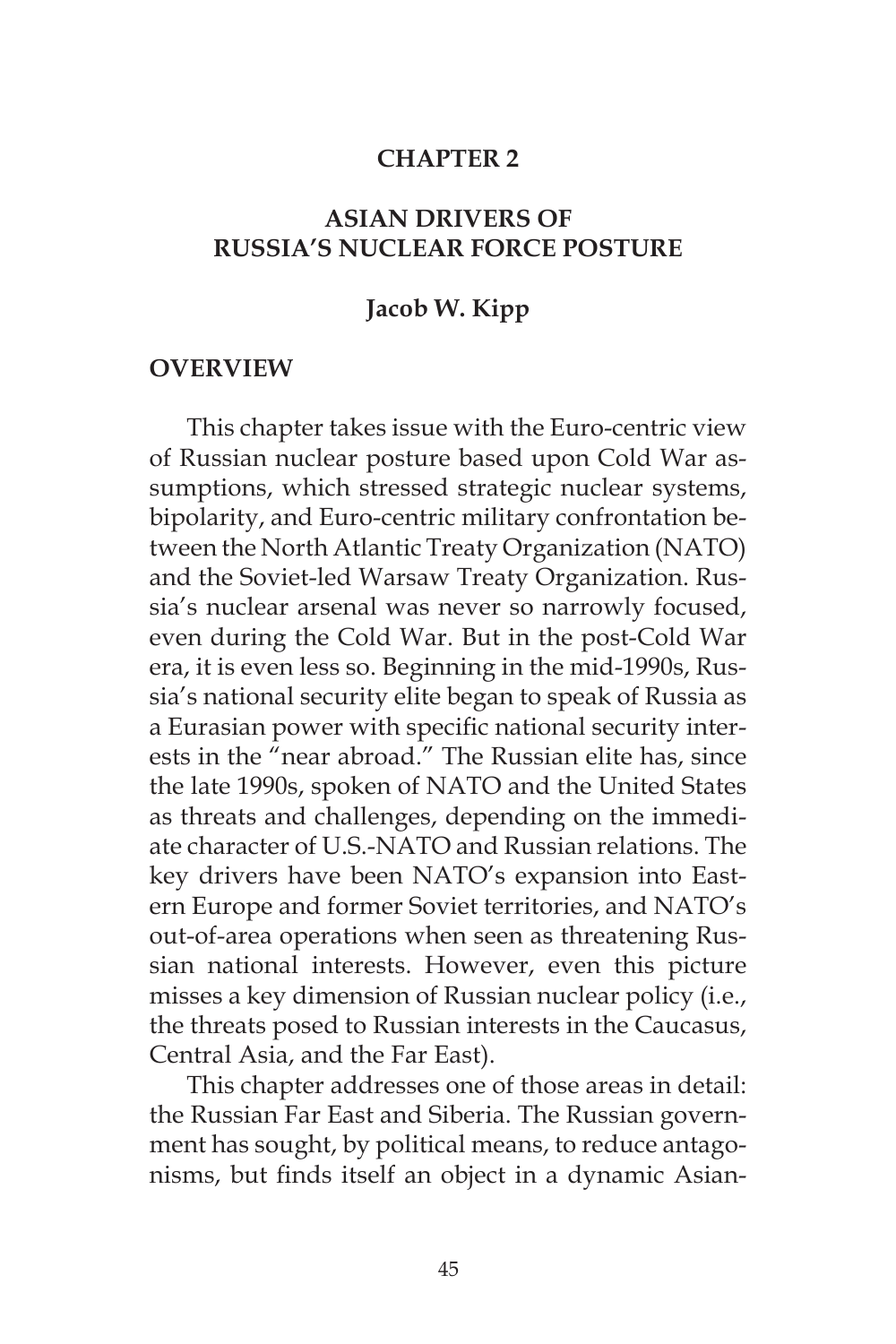Pacific world, where Russian weakness is evident and where other powers are jockeying for position and advantage. Silence on Asian threats in Moscow's political discourse should not be taken as the final word on the Asian dimensions of Russian nuclear policy in which demographic crisis, economic weakness, and limited conventional military capabilities create both vulnerability and the incentives to rely on nuclear weapons to de-escalate a potential military conflict. In these calculations, Russia's relative isolation in the region and its inability to control other areas of conflict could draw the Russian Far East into that conflict. Looming large in these calculations is the emergence of the People's Republic of China (PRC) as a major economic power with enhanced conventional military capabilities. This Asian dimension will make bilateral attempts at arms control agreements on nonstrategic nuclear weapons problematic, in the absence of any means to address Russia's Asian threats and challenges, which are only partially military.

# **RUSSIA'S NUCLEAR WEAPONS, ITS NEW LOOK, AND CHINA**

While the signing of the New Strategic Arms Reduction Treaty (New START) by Presidents Barack Obama and Dmitry Medvedev in Prague, Czech Republic, in April 2010, kept the nuclear focus on the Cold War issue of reducing the nuclear strategic forces of the United States and Russia, the profound shift in the nuclear equation over the past 2 decades made this agreement more the harbinger of the end of an era than a vision of things to come for both powers. The language of the treaty stresses measures to ensure strategic stability between the two signatories, even as the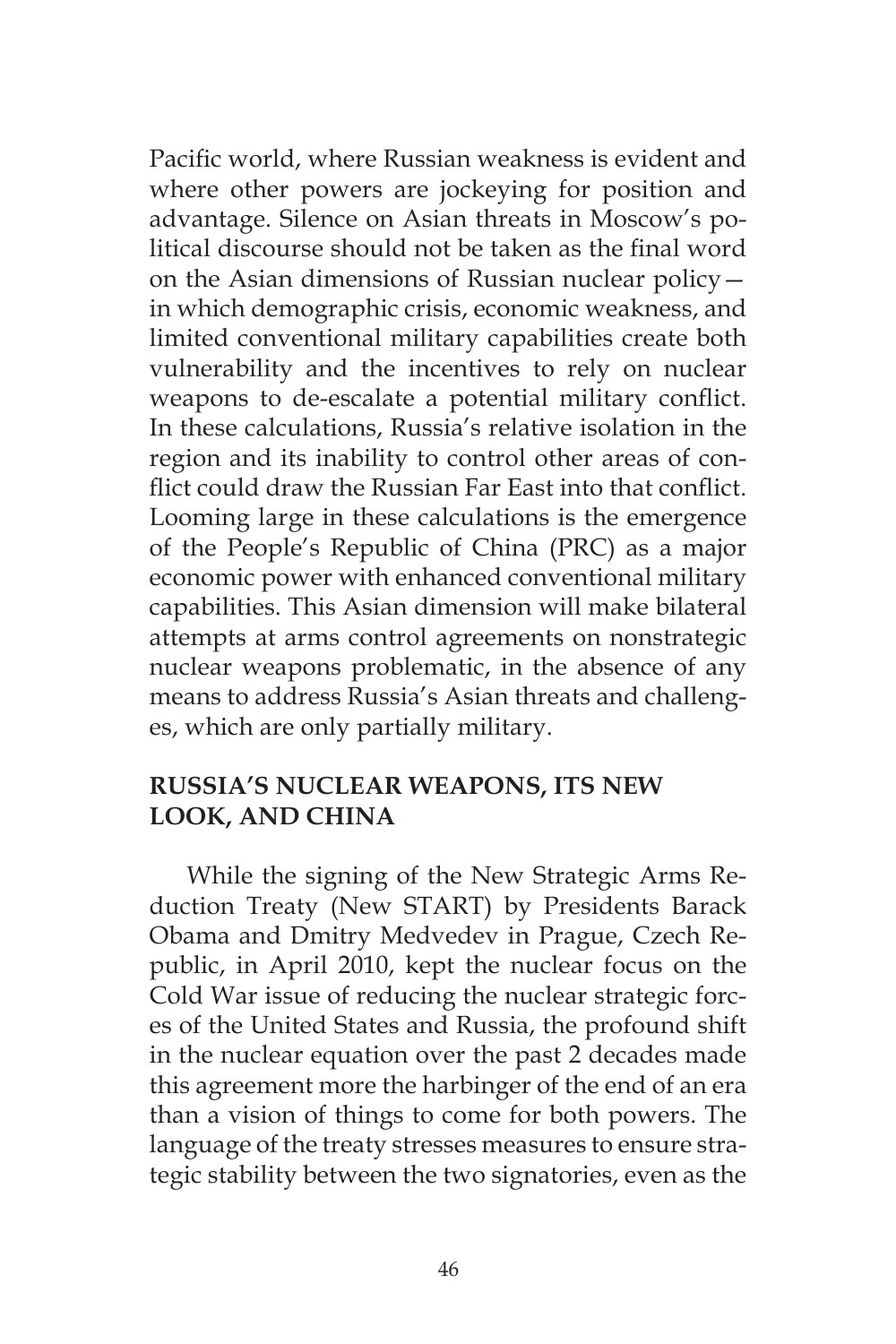global security environment has moved from bipolar, through unipolar, to an emerging multipolar system. In the case of the United States, which still sees itself as the leading global actor, the Obama administration has an ambitious program to curtail global nuclear proliferation and to seek peace and security in a world without nuclear weapons. This agenda, with its global context, does not provide a regional context to nuclear weapons, which shape Russia's position in Eurasia.

Indeed, U.S. policy has generally framed its approach to Russia in the post-Cold War era in terms of a European security dialogue focused primarily on NATO expansion and NATO-Russian cooperation or conflict, depending upon operational circumstances defined by NATO out-of-area operations in the Balkans and Afghanistan. While new NATO members in Eastern Europe have focused on Russian threats to their territorial integrity and sovereignty in keeping with the notion of collective defense that was the heart of the alliance during the Cold War, NATO, under U.S. leadership, has moved toward collective security with a global focus that treats Russia as another regional actor and not the core threat to international stability. Obama's reset of U.S.-Russian relations seeks mutually advantageous cooperation in support of international stability.<sup>1</sup> In seeking cooperation with other regional actors, the new U.S. National Security Strategy does not take into account the extent to which regional tensions may bring the issue of Russia's nuclear arsenal into play in local crises, which are not necessarily defined by U.S.-Russian relations. The case of Georgia in 2008 should have highlighted the difficulties associated with stability outside of the main European framework, which became even more complex within Russia's Asian frontiers. Nor does it address the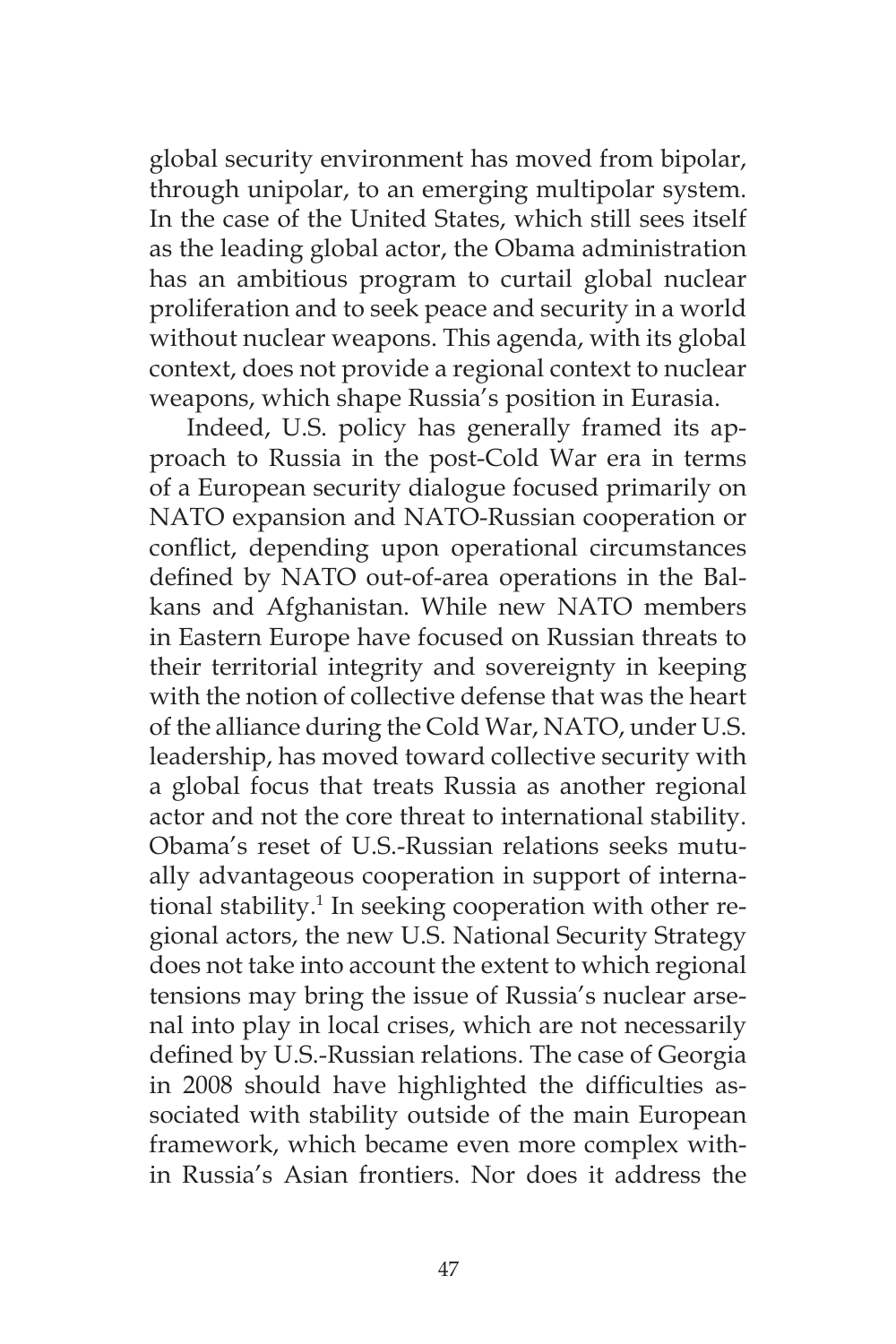military-technical dynamic associated with advanced conventional weapons, informatization, and networkcentric warfare, which is complicating the role of nuclear weapons as an instrument of theater deterrence.

In this context, Russia's nuclear arsenal remains, however, a key variable in Eurasian security. At present, that arsenal is estimated to be significantly smaller than that of the 40,000 at the end of the Cold War, but is certainly in excess of 14,000 weapons (including 3,113 strategic warheads and 2,079 nonstrategic warheads deployed and another 8,000 in storage or waiting dismantling as of  $2008$ .)<sup>2</sup> A significant portion of these are stored east of the Urals and form a major component of Russia's geo-strategic posture in the non-European strategic axes that include the Caucasus, Central Asia, Siberia, the Russian Far East, and the Arctic.<sup>3</sup> With regard to Asian security, the nuclear weapons deployed and stored in the Siberian Federal Okrug and the Far Eastern Federal Okrug form the basis of Russia's theater nuclear forces. These forces include the nuclear weapons of the Russian Pacific Fleet, Air Force, Strategic Rocket Forces, and Army deployed there.<sup>4</sup> The theater role of such forces in case of armed conflict with the PRC has been candidly described by Aleksandr Khramchikhin.5

At present, the Russian Ministry of Defense and the General Staff are in the process of redefining those strategic axes and of reducing the number of military districts from six to four and creating operational-strategic commands in each. They include: the Western, covering Europe with its headquarters in St. Petersburg; the Southern, covering the Black Sea; the Caucasus and Caspian, with its headquarters in Rostovon-Don; the Central, covering Central Asia, with its headquarters in Yekaterinburg; and the Eastern, cov-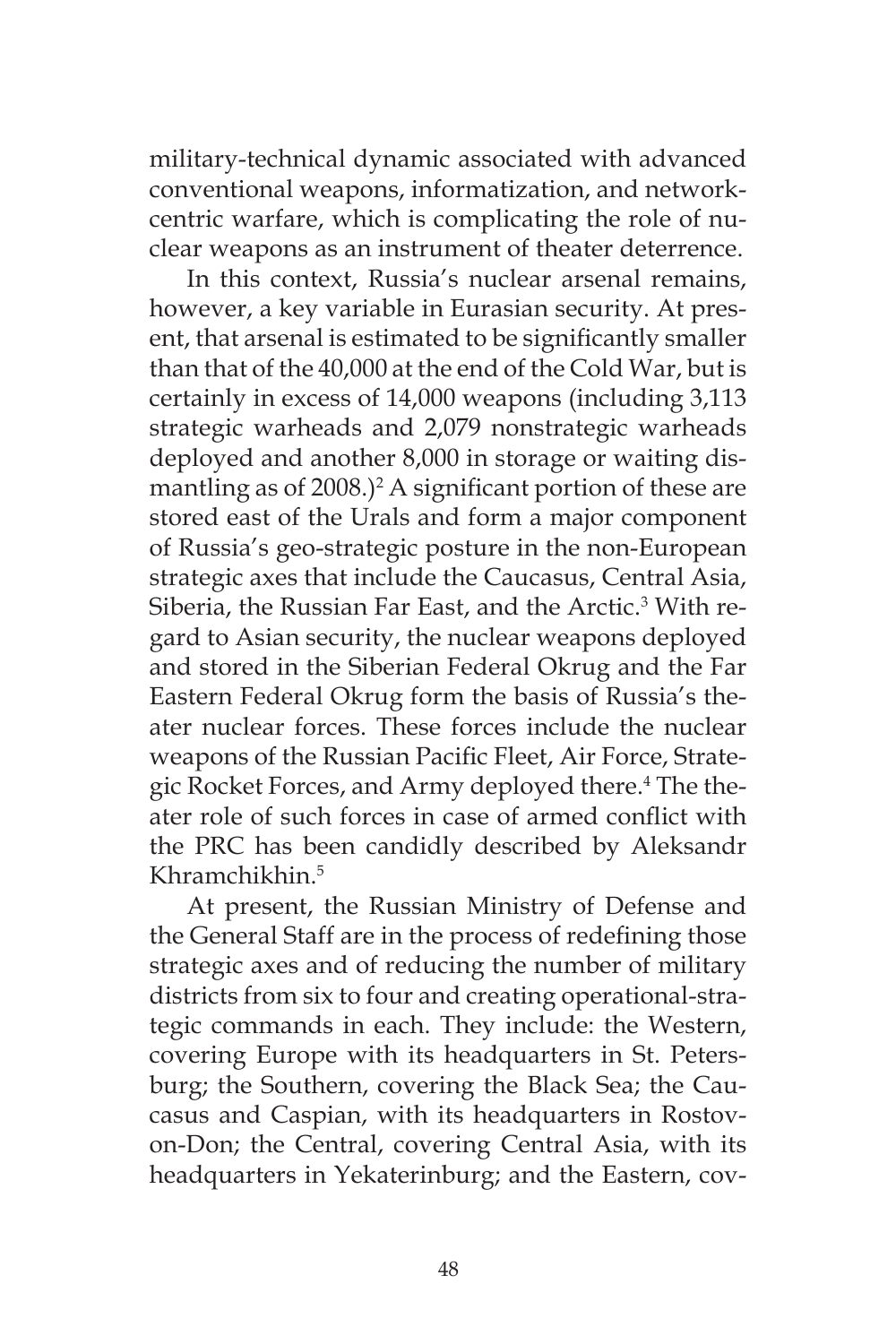ering the Far East and Pacific Ocean, with its headquarters in Khabarovsk. This concept is to be tested in conjunction with "Vostok-2010," a major exercise in Siberia and the Russian Far East scheduled for execution in late June and early July.<sup>6</sup> Since 1999, Russia has conducted operational-strategic exercises dealing with its Western strategic direction on a regular basis. Those exercises have included the first use of nuclear weapons to de-escalate and bring about conflict termination in a scenario involving a conventional attack upon Russia from the West by coalition forces enjoying tactical-technical qualitative superiority over Russian conventional forces. The limited nuclear strikes seemed to have been designed to disrupt command, control, communications, computers, and intelligence surveillance and reconnaissance (C4ISR) and precision strike capabilities of the aggressor forces in order to halt the attack.7 Vostok-2010 is the first to address the Eastern strategic direction and has been associated with the implementation of the "New Look" championed by Minister of Defense Anatoly Serdiukov and Chief of the General Staff General Nikolai Makarov, as part of the transformation of the Russian military into a brigade-centric force capable of conducting advanced conventional operations and network-centric warfare.8 As one of the Russian reformers described the "New Look," it was a gamble on the nature of the future war the Russian Army would face.<sup>9</sup>

The driver behind this shift in direction is not military-technological development in the West, but a deep reappraisal of the security situation in Russian Siberia and the Far East. In an article devoted to Russia's "Eastern Vector," General Makhmut Gareev pointed to the emergence of NATO as a global security organization, with a footprint in Central Asia as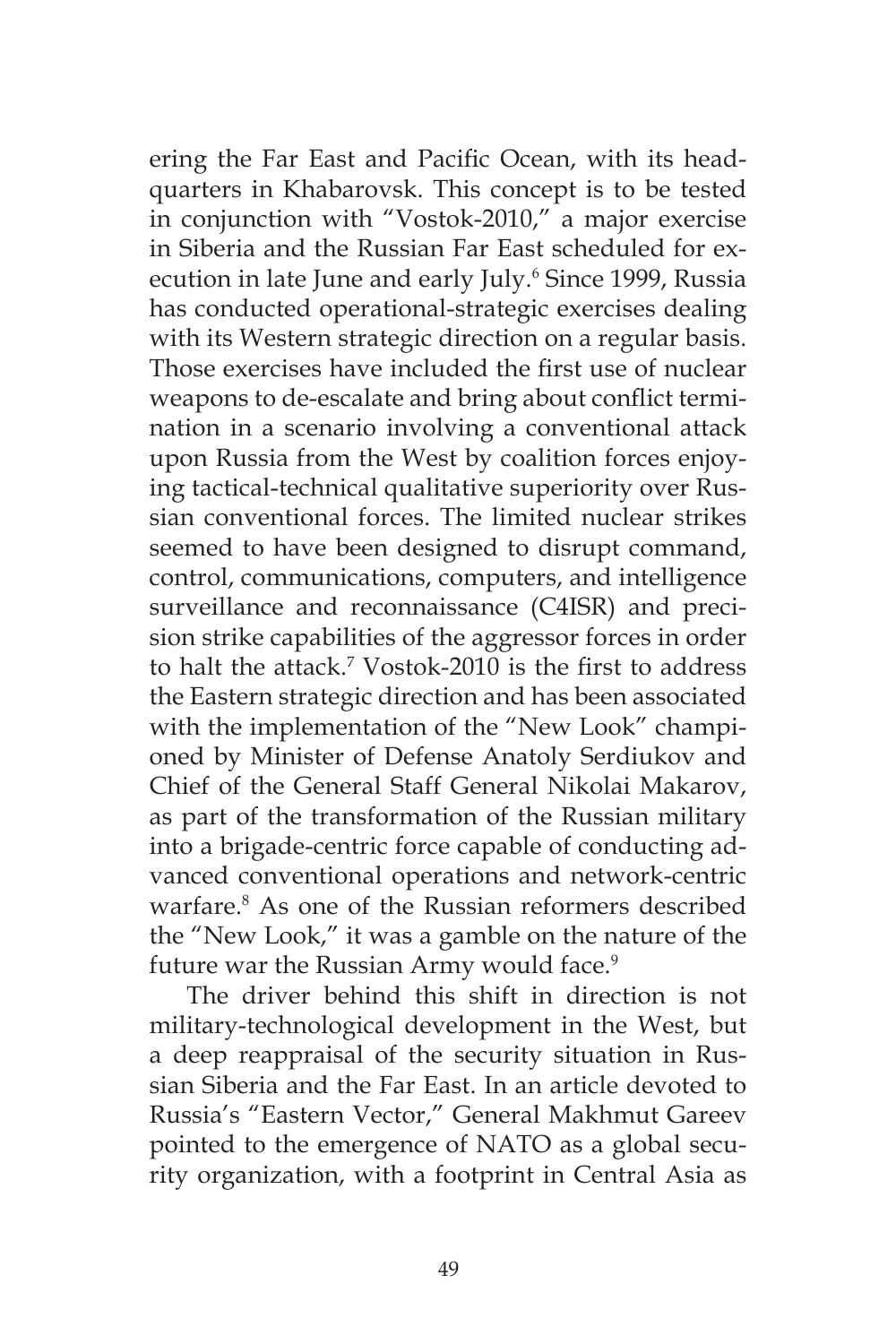a result of the Afghan War and predicted rising tensions between a U.S.-led NATO and the PRC. While he focused on NATO's nonmilitary means of exerting influence, particularly on the model of the "color revolutions" in Ukraine and Georgia that had brought regimes hostile to Russia to power, Gareev's primary focus was on the unleashing of armed conflict in regions where Russia was lacking in combat potential and especially combat readiness.<sup>10</sup> Gareev returned to this theme of combat readiness in a follow-on article about lessons learned from the Great Patriotic War. In addition to citing the surprise attack of Nazi Germany in 1941, Gareev pointed to the outbreak of local fighting between the Soviet Union and the PRC along the Amur River in 1969, which forced the mobilization of an entire military district. He also noted the risks involved when national political leadership did not appreciate the military-political situation they were addressing when they ordered the use of force. Gareev here drew attention to the decision to intervene militarily in Afghanistan in 1979 and the decision to intervene in Chechnya in 1994. In both Afghanistan and Chechnya, the governments blundered into wars they did not want because they failed to understand the implied tasks that followed from the initial order and failed in their political guidance to take into account the real situation on the ground. The relevance of these lessons from all four conflicts is the nature of the true connection between politics and strategy.

The final and decisive word belongs to the political leadership, but in the working out of the most important military-political decisions, military professionals and other specialists must take part; otherwise, policy will not apply to real life. The main point is that politicians and diplomats are obliged to create favorable conditions for the actions of the Armed Forces.11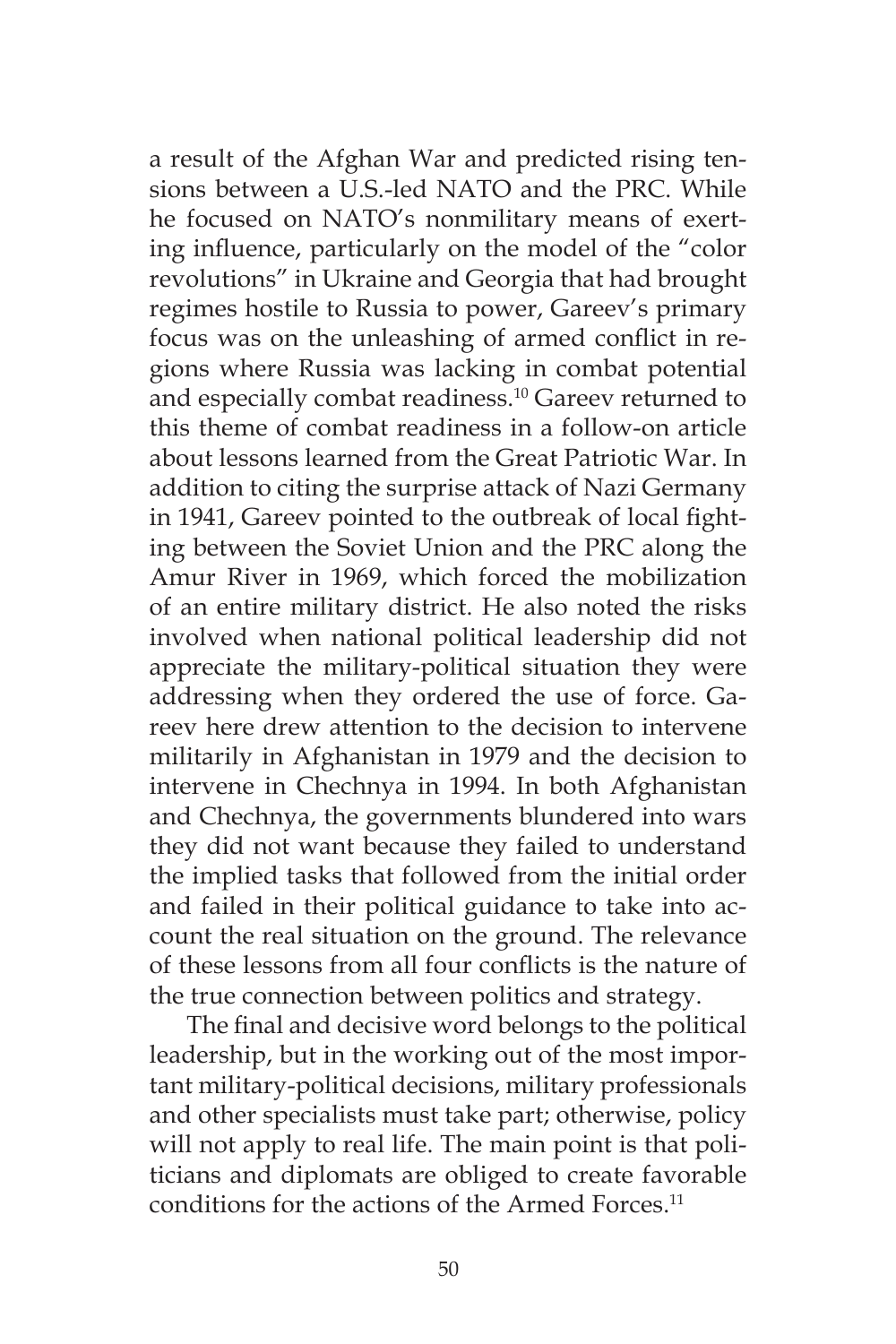On the issue of the "New Look," Gareev endorsed its content (i.e., the creation of its own precision strike weapons and the necessary technological base to support the conduct of network-centric warfare). At the same time, he called for the working out and implementation of more active and decisive strategies, operational art, and tactics to impose upon the enemy those actions, including contact warfare, which he most seeks to avoid.12

Combat readiness becomes in this regard one of the primary concerns of military professionals, since combat potential, when not linked to actual combat readiness, can create a false appreciation of the military power available. Here the nation's capacity to mobilize additional military power defines its ability to manage the escalation of a local conflict toward a decision in keeping with national interests.<sup>13</sup>

This is supposed to be the exact focus of Vostok-2010.14 The "New Look" military—which the Ministry of Defense has set out to create via a brigadebase ground force capable of launching precision strikes and conducting network-centric warfare—faces a particular challenge in Siberia and the Far East, where Chinese military modernization has moved the People's Liberation Army (PLA) from a mass industrial army built to fight the people's war to a force seeking to rearm as an advanced conventional force and conduct its own version of network-centric warfare. A year ago, informed Russian defense journalists still spoke of the PLA as a mass industrial army seeking niche advanced conventional capabilities. Looking at the threat environment that was assumed to exist under Zapad 2009, defense journalist Dmitri Litovkin spoke of Russian forces confronting three distinct types of military threats: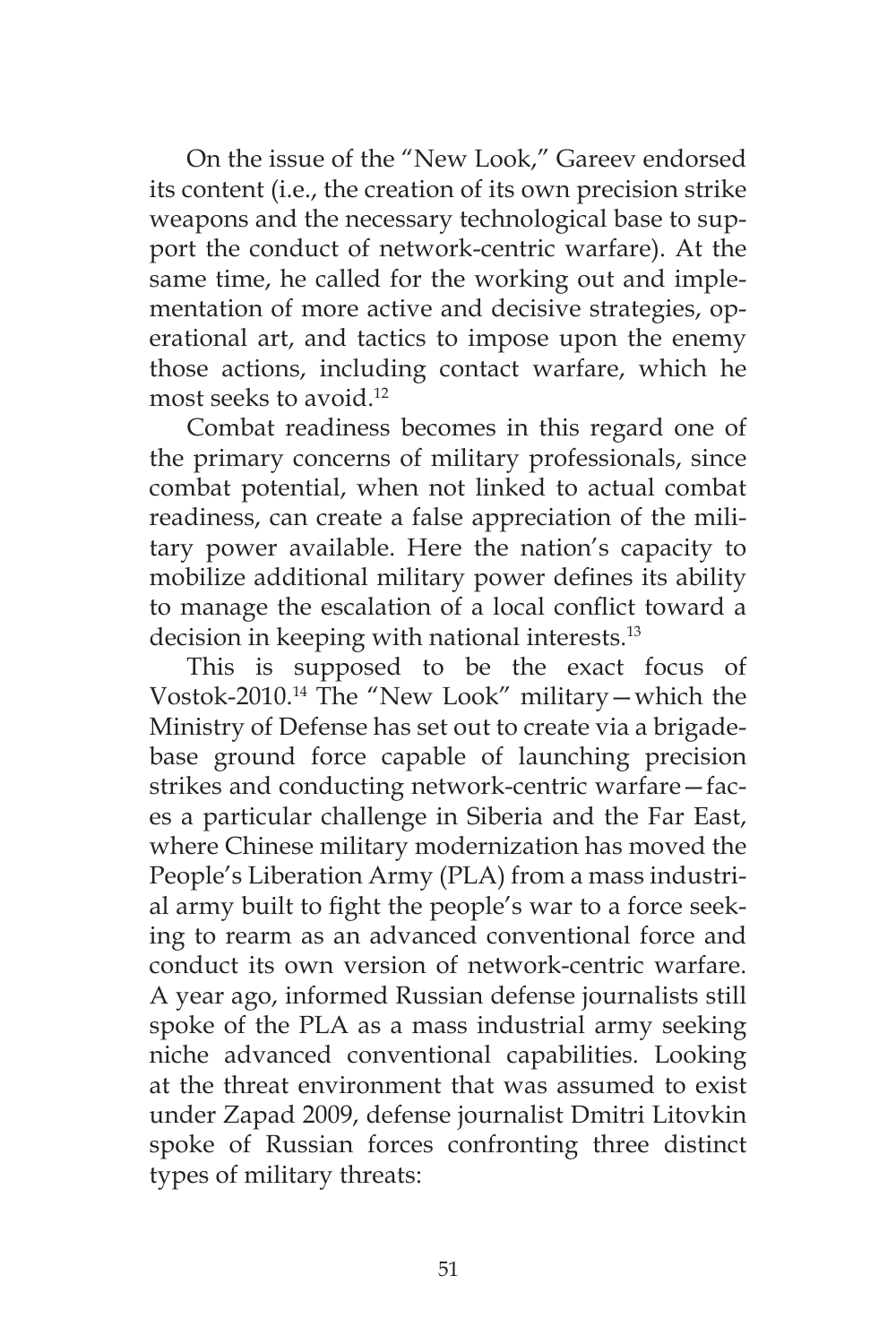1. An opponent armed to NATO standards in the Georgian-Russian confrontation over South Ossetia last year.

2. In the Eastern strategic direction, Russian forces would likely face a multi-million-man army with a traditional approach to the conduct of combat: linear deployments with large concentrations of manpower and firepower on a different axis.

3. In the Southern strategic direction, Russian forces expect to confront irregular forces and sabotage groups fighting a partisan war against "the organs of Federal authority" (i.e., Internal troops, the border patrol, and the Federal Security Service [FSB].)<sup>15</sup>

By spring of this year, a number of those involved in bringing about the "New Look" were speaking of a PLA that was moving rapidly toward a high-tech conventional force with its own understanding of network-centric warfare.16 Moreover, the PLA conducted a major exercise, "Stride-2009," which looked like a rehearsal for military intervention against Central Asia and/or Russia to some Russian observers. PLA units engaged in strategic-operational redeployments of units from the Shenyang, Lanzhou, Jinan, and Guangzhou military commands by air and rail movement.17 Aleksandr Khramchikhin warned in the fall of 2009 that China and its military were well on the way to becoming a real military superpower, combining numbers and advanced technology. The PLA no longer needed to go hat-in-hand to Russian defense industries for advanced weapons, but was set upon building its own in partnership with other powers. Looking at the geo-strategic situation in the Far East and Central Asia, Kramchikhin warned: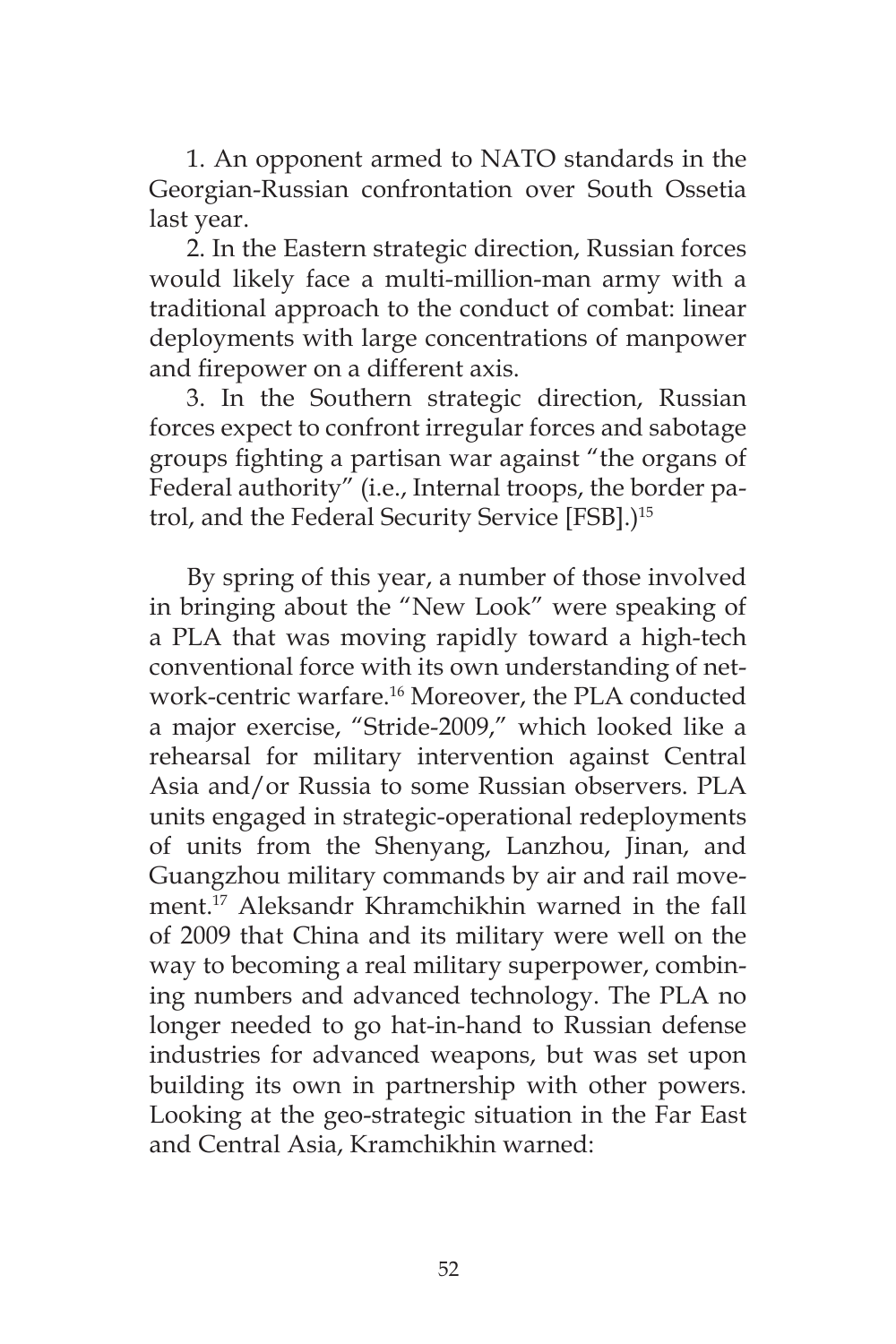In conclusion, I repeat once more: it is possible to assert that the leadership of the PRC and the PLA highcommand are seriously considering the possibility of conducting in the foreseeable future offensive actions against Russia and the states of Central Asia. To some degree precisely such a scenario of war is considered the most probable. At the same time operations for the forceful seizure of Taiwan have been removed from the order of the day.18

Speaking of the deployment of two newly organized brigades along the Russian-Chinese border on the Irkutsk-Chita Axis, Lieutenant-General Vladimir Valentinovich Chirkin, the recently appointed commander of the Siberian Military District, stated that the brigades were deployed there to counter the presence of five PLA combined-arms armies across the border. From 2003 to 2007, Chirkin commanded an army in the Siberian military district. On the rationale for the deployment, Chirkin stated: "We are obligated to keep troops there because on the other side of the order are five Chinese armies and we cannot ignore that operational direction." He added that the Ministry of Defense intended to develop an army headquarters for command and control of the brigades.<sup>19</sup> In a related report, Chirkin described the PLA forces across the border as composed of three divisions and 10 tank, mechanized, and infantry brigades—which he described as not little but also "not a strike force." As to the role of the new brigades, Chirkin put them as part of a deterrent force aimed as a friendly reminder to the PRC: ". . . despite the friendly relations with China our army command understands that friendship is possible only with strong countries, that is whose (sic) who can quiet a friend down with a conventional or nuclear club."20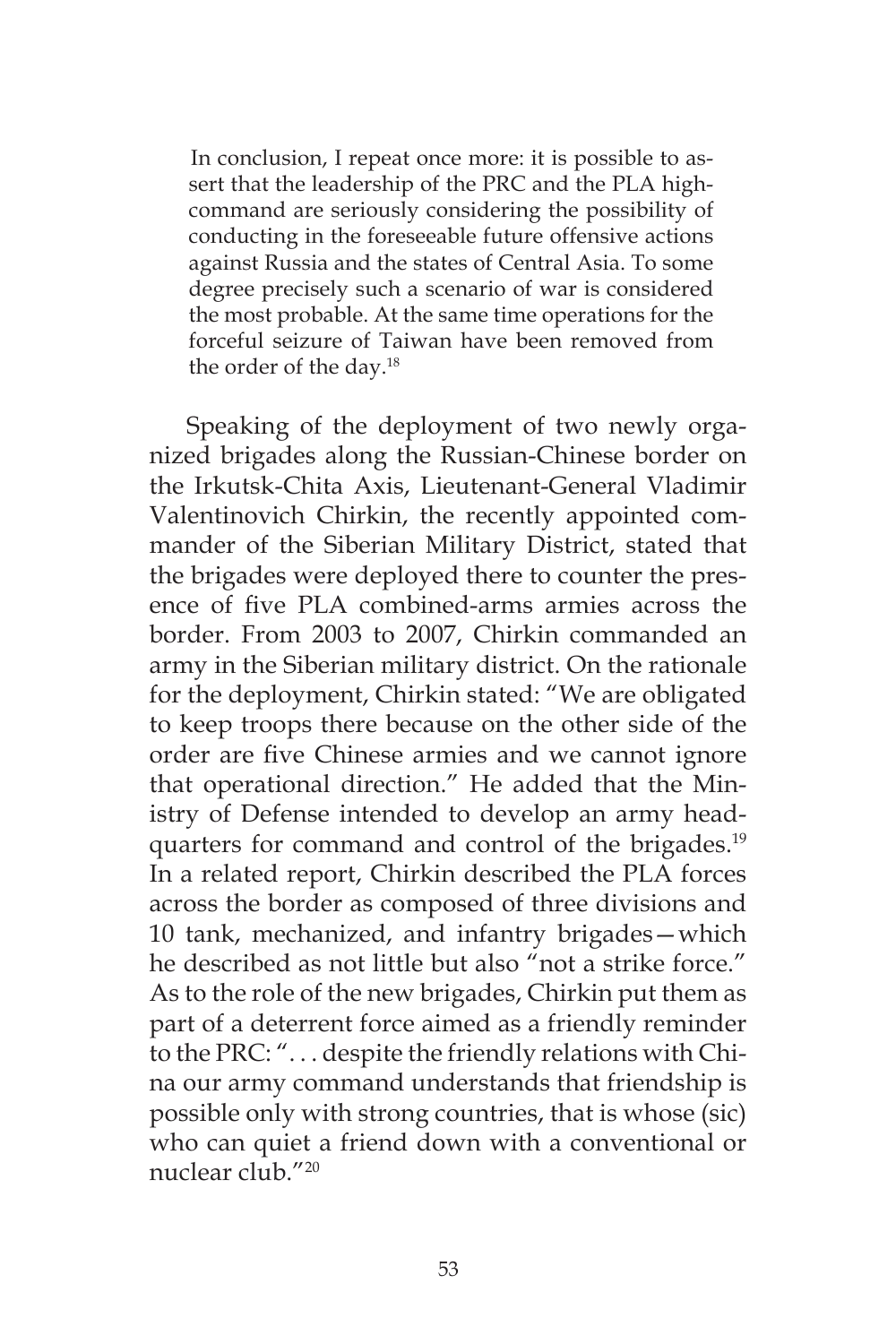The gamble on the nature of future war described by Kondrat'ev in supporting the development of network-centric warfare capabilities comes down to the issue of Russia's capacity to arm, create, train, deploy, and keep combat-ready forces capable of conducting advanced conventional warfare. In the absence of such forces, the deterrence equation is reduced to the credibility of the nuclear option in deterring conventional attacks. Given the economic and demographic realities of Siberia and the Russian Far East, Russia seeks, by nonmilitary means, to preclude the emergence of a Chinese military threat. However, Russian observers also are aware of the fact that an imminent military threat from Beijing can emerge out of regional instability, which is beyond Russia's unilateral means to control. As the most recent Russian Military Doctrine of 2010 states, nuclear weapons remain the primary instrument of deterrence against both nuclear and conventional attacks upon Russia and in defense of Russian interests, territorial integrity, and sovereignty.<sup>21</sup> The doctrine does not explicitly state that Russia will use nuclear weapons in preemptive attacks against such threats, as had been discussed by senior members of the Security Council in the Fall of 2009, but leaves the decision to use such weapons in the hands of the President of the Russian Federation. The context of use, however, is defined by the nature of the challenges and threats that Russia faces across Eurasia.

A second classified document, "The Foundations of State Policy in the Area of Nuclear Deterrence to 2020," issued at the same time as the Military Doctrine, has had portions leaked to the mass media. These describe two types of threats that could lead to the use of nuclear weapons: 1) attacks upon vital economic and political structures, early warning sys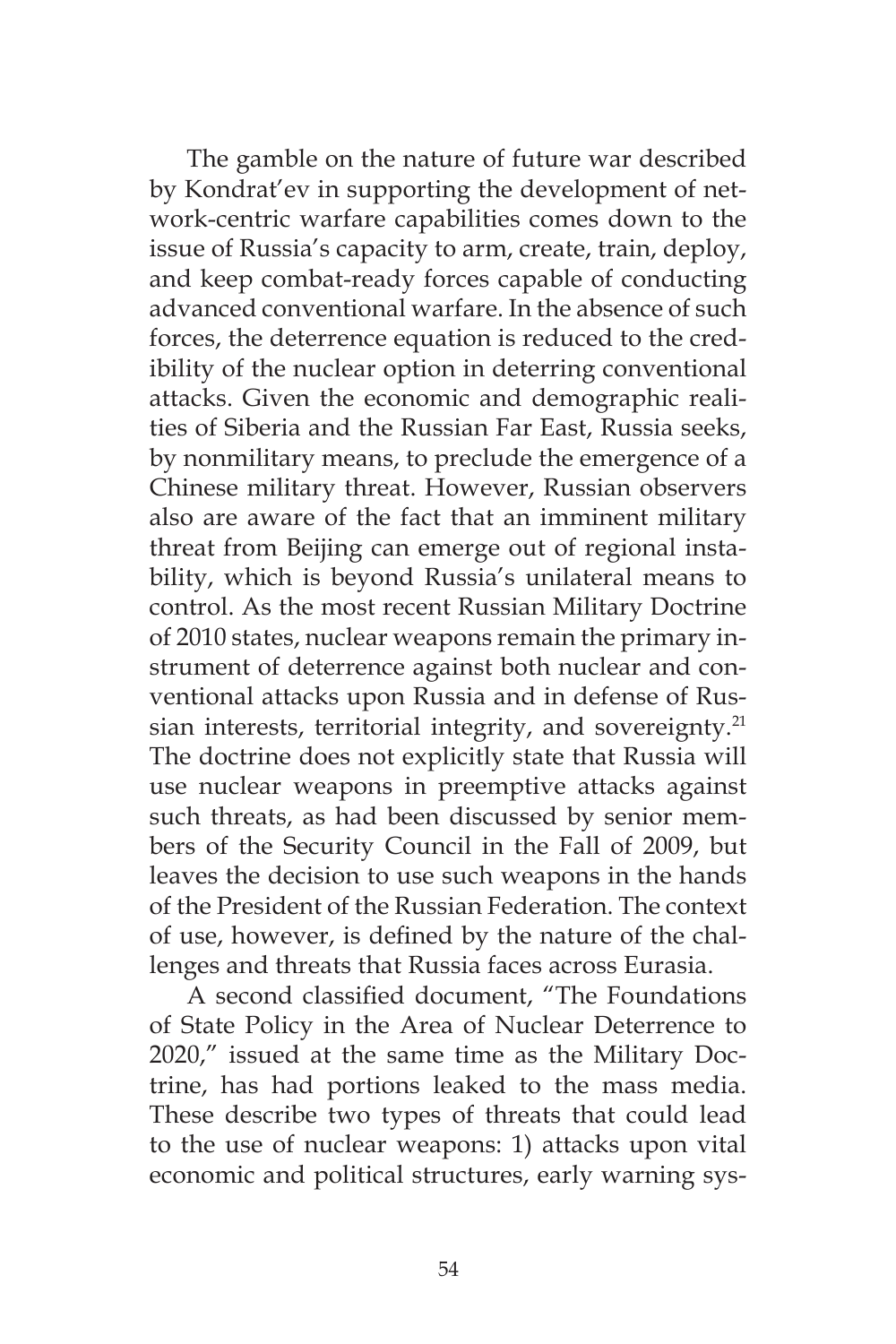tems, national command and control, and nuclear weapons systems, which fit a U.S.-led NATO threat involving conventional forces capable of conducting global strikes against such targets; and 2) during an invasion by an enemy's ground units onto its territory if Russia's Armed Forces do not manage to stop their progress deep into the country through conventional means of making war, which fits more closely with an assault by the PLA against the Russian Far East.<sup>22</sup>

The first concept resembles one popularized by General-Major Vladimir Slipchenko in his discussions of sixth-generation warfare and no-contact warfare on the model of NATO's campaign against Kosovo but applied on a global scale.<sup>23</sup> The second concept, which was not contained in the 2000 version of Russian military doctrine, is quite new and reflects what the Russian military recognizes is an emerging threat from the PRC. Relying upon nuclear deterrence in such a conflict with China is not considered by some Russian military observers to be a viable course of action. Khramchikhin has engaged in a debate with Aleksei Arbatov, one of Russia's most respected commentators on nuclear issues and a strong believer in the continued utility of nuclear deterrence—even in the face of the spread of advanced conventional capabilities.

Khramchikhin's answer has been to call nuclear deterrence an illusion. The illusion arises from Russia's general weakness in conventional forces, its limited mobility to support forces in distant frontiers, and the inapplicability of nuclear strikes to resolve limited conflicts over border issues. Advanced conventional capabilities will soon make possible global conventional strikes with the effects of nuclear weapons. In the case of China, Khramchikhin argues that there is a great need to protect Siberia and the Far East as key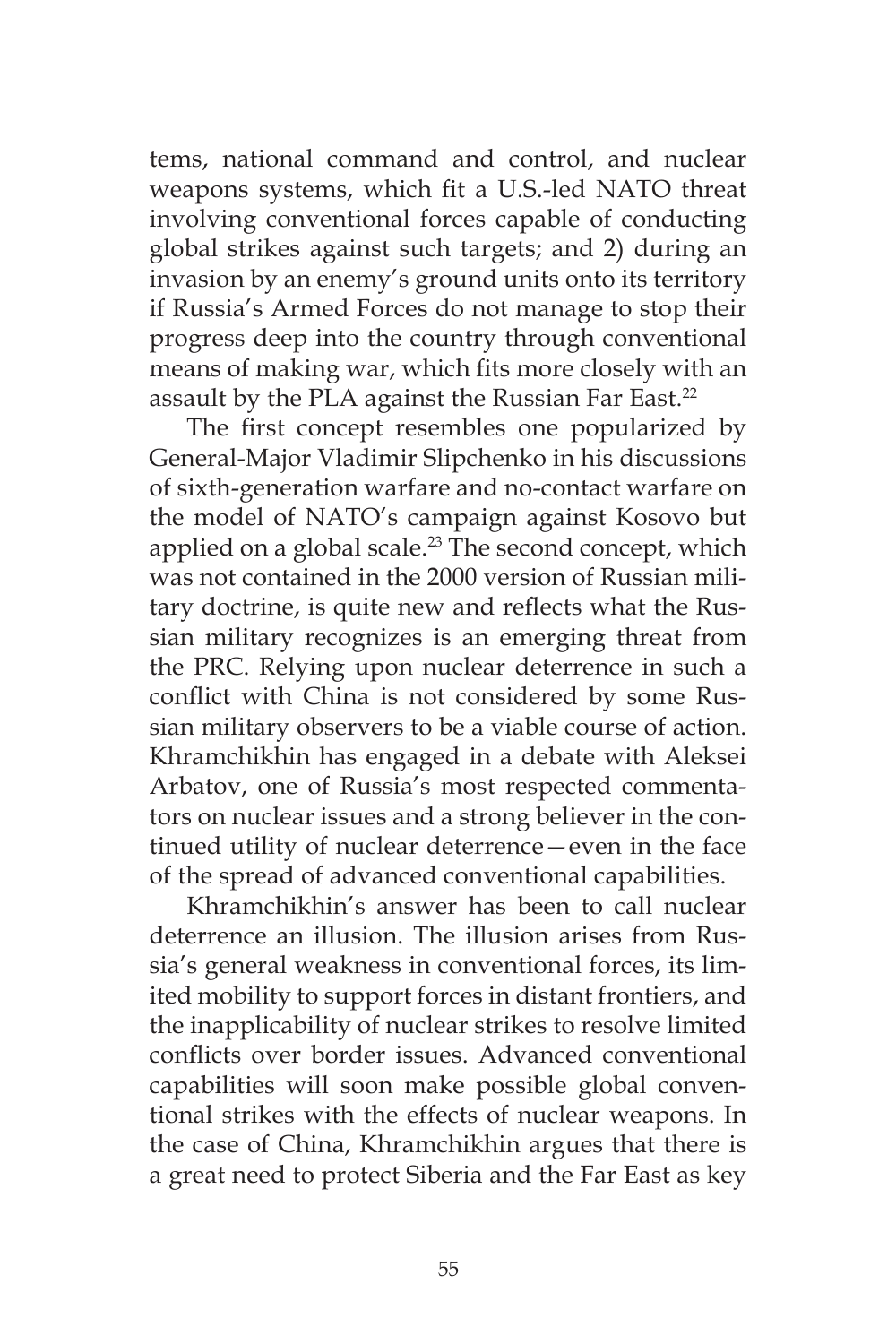sources of critical raw materials and energy for the future development of the country, but demographic weakness, obsolete infrastructure, and weak conventional forces make that task nearly impossible, and nuclear deterrence in this context is a shallow hope. Khramchikhin leaves one with the impression that the situation confronting Russia in the Far East is not too different from that confronting Pakistan in the case of India's development of advanced conventional capabilities to strike toward Islamabad. In neither case does nuclear retaliation become a solution for slowly mobilizing conventional forces in the hands of a more developed and more populous opponent.<sup>24</sup>

### **FACING WEST AND EAST**

For Russia, which inherited the Soviet nuclear arsenal but has faced a serious change in its international position, the nuclear equation is, in fact, shaped by Russia's status as a regional power in a complex Eurasian security environment. The nuclear issues in that environment are not defined exclusively by the U.S.-Russian strategic nuclear equation but by security dynamics involving interactions with Russia's immediate periphery. On the one hand, Russia's security responses have been shaped by a post-Soviet decade of sharp internal political crises, economic transformation, social instability, demographic decline, and the collapse of conventional military power. The impact of these developments has been uneven across Russia, leading to very distinct security environments that have demanded regional responses. The initial focus of security concerns for both the Soviet Union and the Russian Federation was primarily upon European security. This was the primary focus of the U.S.-Soviet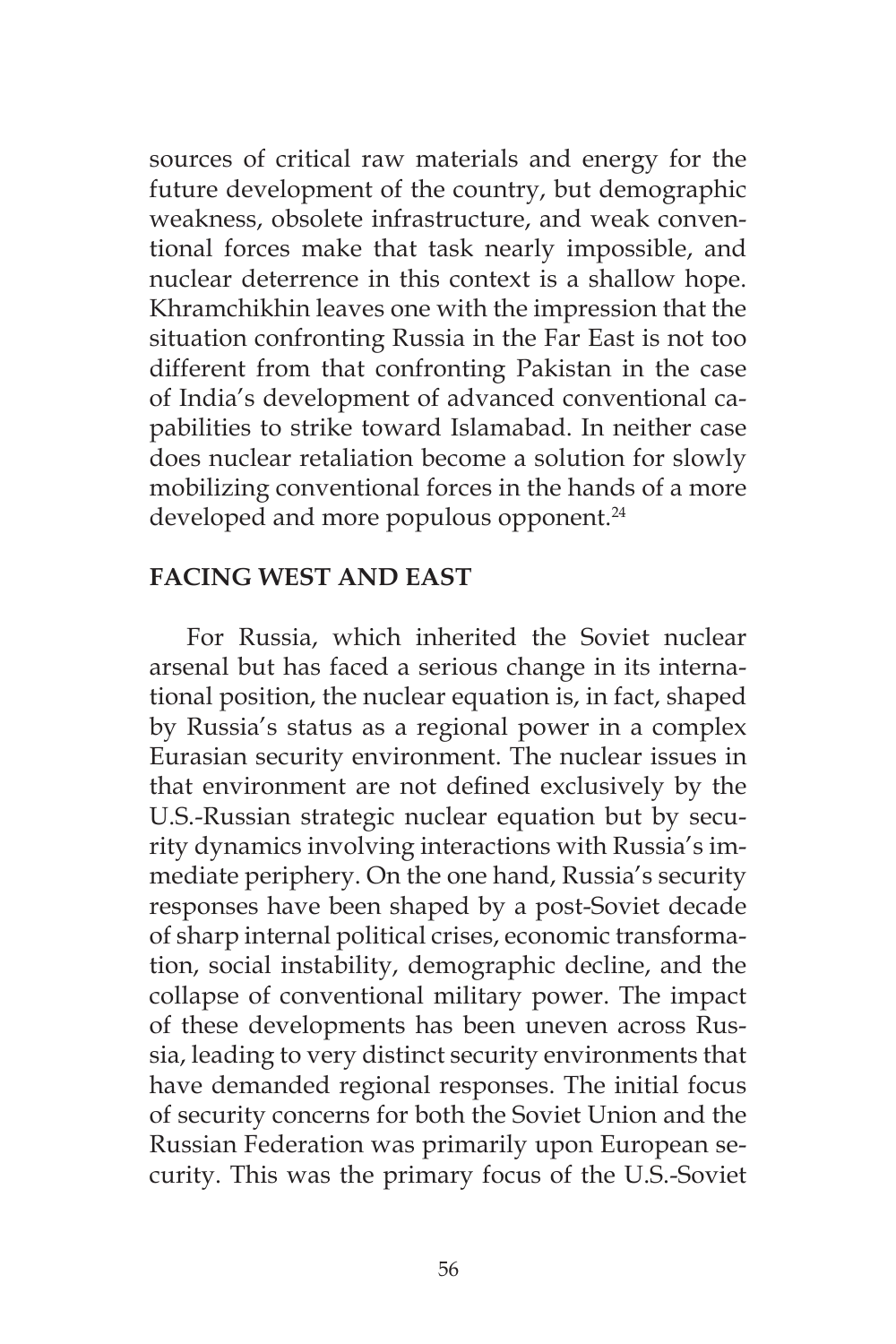strategic competition and the place where its militarization was most evident.

The end of the Cold War began with the attempt to reform the Soviet system under Mikhail Gorbachev by means of Perestroika and Glasnost; this effort embraced the idea of getting time and space for reform by removing the ideological roots of East-West confrontation from Europe. As presented by Aleksandr Yakovlev, one of Gorbachev's key advisors, the policy involved the removal of the primary driver of the East-West conflict—the military confrontation between NATO and the Warsaw Treaty Organization.<sup>25</sup> Demilitarization of the Cold War in Europe and Soviet military disengagement from international conflicts, especially Afghanistan, were part of an effort to save a system that had lost the capacity to innovate and survived on the basis of bureaucratic inertia and coercion. Reform risked both domestic and international complications.<sup>26</sup> In Europe, the first real indicator of successful demilitarization was the Intermediate Range Nuclear Forces (INF) Treaty of 1987, which abolished entire classes of intermediate-range nuclear forces with operational-strategic impact on the European theater. This treaty was followed by moves under the Organization for Security and Cooperation in Europe (OSCE) toward greater military transparency, and consummated by the Conventional Forces in Europe Treaty of 1990—setting limits on forwarddeployed conventional forces in Central Europe and on its flanks from the Atlantic to the Urals.<sup>27</sup>

Political developments, however, made this security regime obsolete when the Velvet Revolutions of 1989 replaced governments allied with the Soviet Union and led to the abolition of the Warsaw Treaty Organization in December 1991. In the meantime,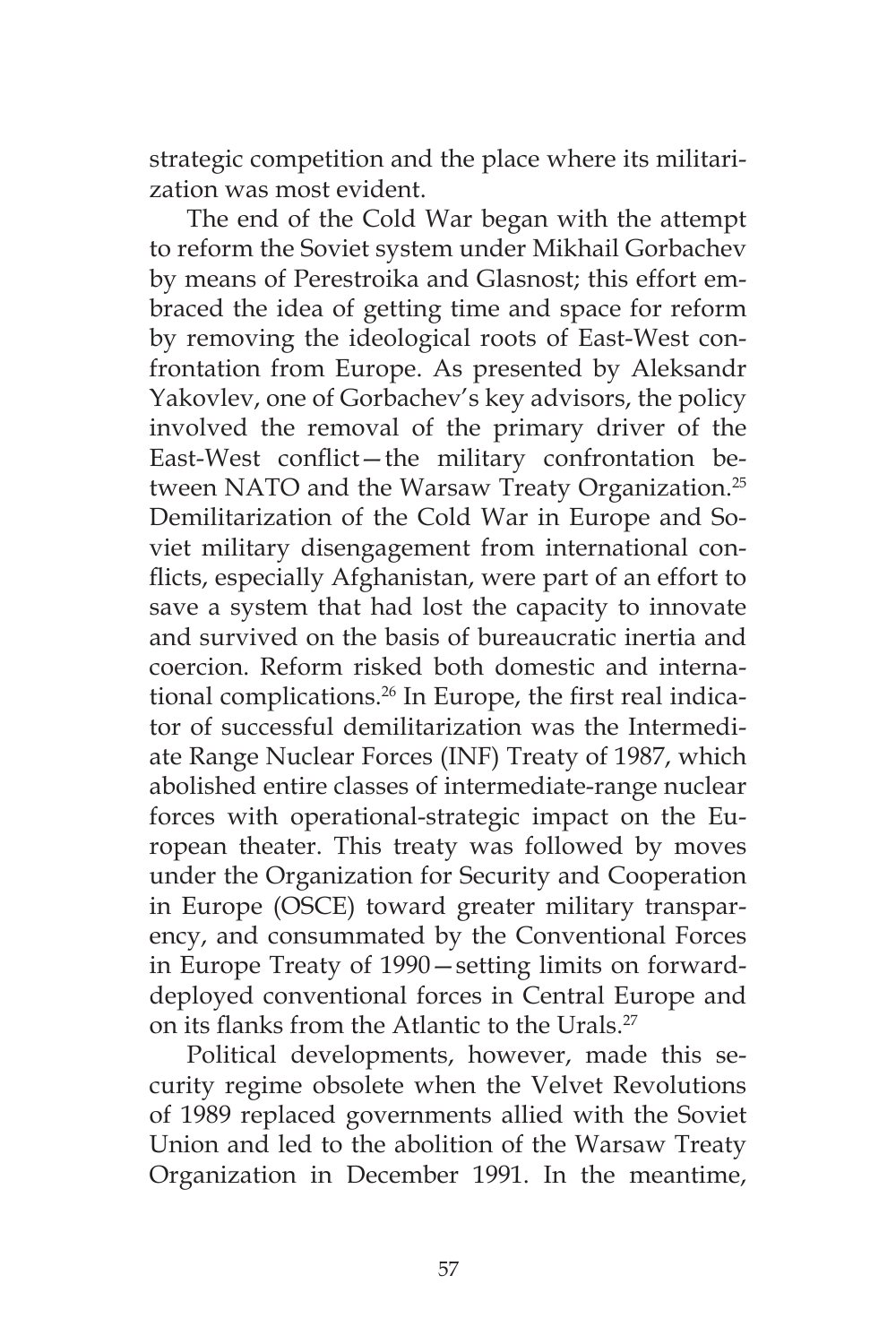political discontent and rising nationalism within the Union of Soviet Socialist Republics (USSR) undermined Gorbachev's program of gradual reform, and led to a confrontation between hardliners opposed to further reform and nationalists calling for both the abolition of Soviet power and the end of the Soviet Union. Boris Yeltsin, elected President of the Russian Soviet Federative Socialist Republic (RSFSR) in June 1991, became the spokesman for national democratic opposition to the existing Soviet order. The attempted coup by hardliners in August 1991 failed, and Yeltsin emerged as leader of a Russian Federation that was willing to see the Soviet Union abolished, which occurred on December 31, 1991. In a matter of months, the Cold War's bilateral international system had shifted to a unipolar order dominated by a U.S.-led Atlantic-European community. The Russian Federation found itself dealing with the dismemberment of the Soviet Union. It also had to deal with the regathering of the Soviet nuclear arsenal under its control and the prevention of the proliferation of nuclear weapons, fissionable materials, and nuclear weapons expertise—a policy supported by the George Bush and Bill Clinton administrations. Hope of a strategic partnership, which flourished in Washington and Moscow in the early 1990s, was cooling by the second half of the decade.

On the other hand, the emergence of the United States as the sole superpower brought about a distinct complication in Russia's responses to these regional issues and led to efforts to cultivate the creation of a multipolar counterbalance to U.S. influence. As framed by Foreign Minister Evgenii Primakov, the new order was supposed to rest on cooperation among Moscow, Beijing, and New Delhi to balance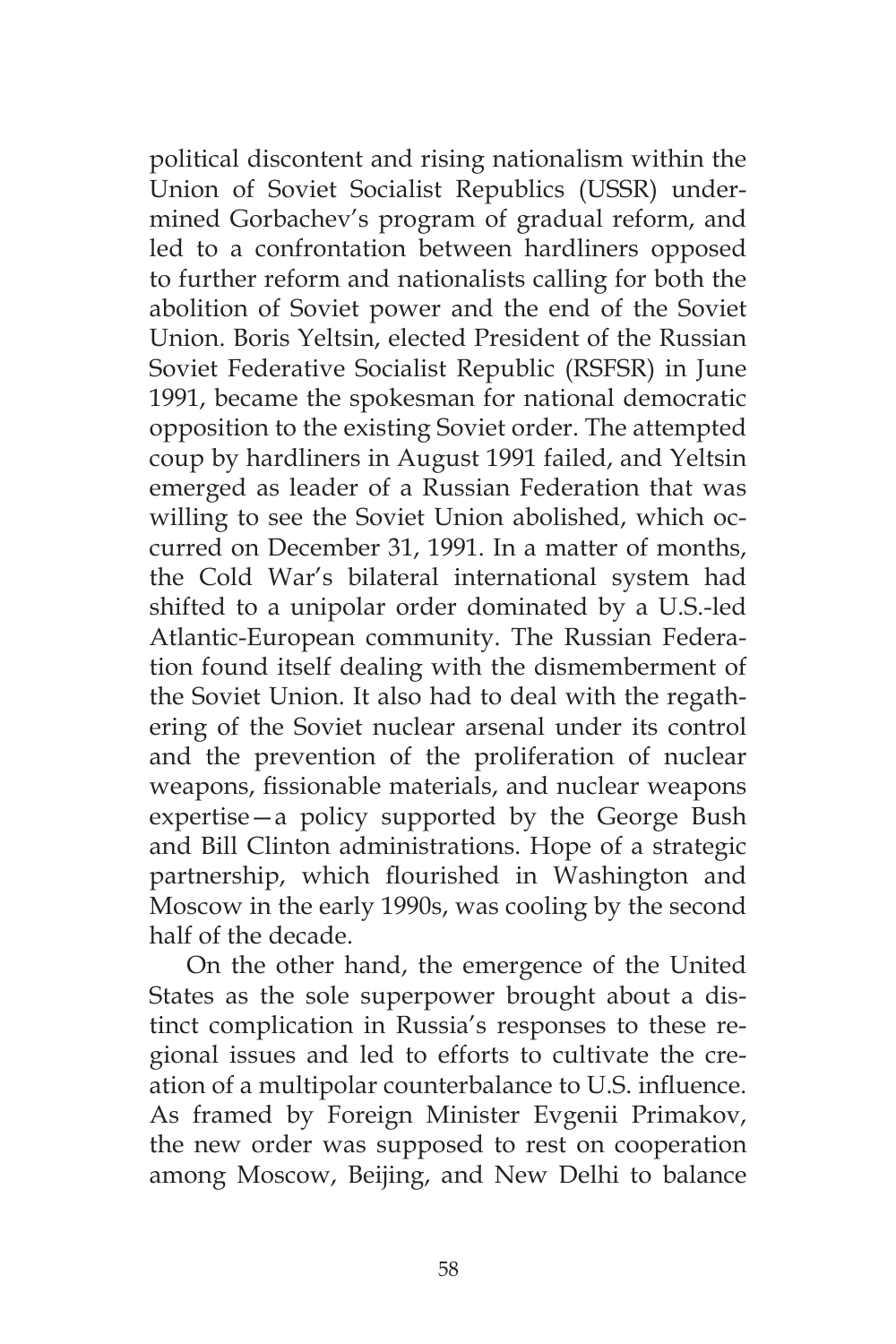Washington's global influence. Neither New Delhi nor Beijing endorsed a policy of trilateral balancing, but Moscow and Beijing did move toward a de facto security system with the signing of the five-power Treaty on Deepening Military Trust in Border Regions in 1996. The agreement, a part of the relaxation of tensions associated with the end of the Cold War, was seen in Moscow as the foundation for balancing in a relatively benign environment in Central Asia and the Far East. Russia embraced arms sales to the PRC as a desperate measure to keep its own military-industrial complex from complete collapse. In the absence of domestic orders, foreign sales kept design bureaus and production facilities operational. A case in point was the 1992 sale of Su-27M fighters to the PRC, which kept the design bureau in Moscow and the production plant at Komsomosk-na-Amure open.28 Russia did not see the PRC as an immediate military threat, was interested in reducing its own forces deployed in the Far East, and was most concerned with averting the total collapse of its defense industry. Primakov's vision of a trilateral balancing mechanism among Moscow, Beijing, and New Delhi did not depend upon arms sales but provided geopolitical justification for such sales to China and India. His vision had assumed relatively stable and benign relations among all three actors.<sup>29</sup>

The Vladimir Putin decade of recovery, which began in 1999 and still continues under the Medvedev-Putin Tandem, was marked by a significant economic recovery, internal stability, state recentralization, and, until very recently, only marginal improvements in conventional military power. For much of the decade, favorable oil and gas prices allowed Russia to practice Putin's own brand of energy diplomacy across Eurasia by cultivating supplier-consumer relations with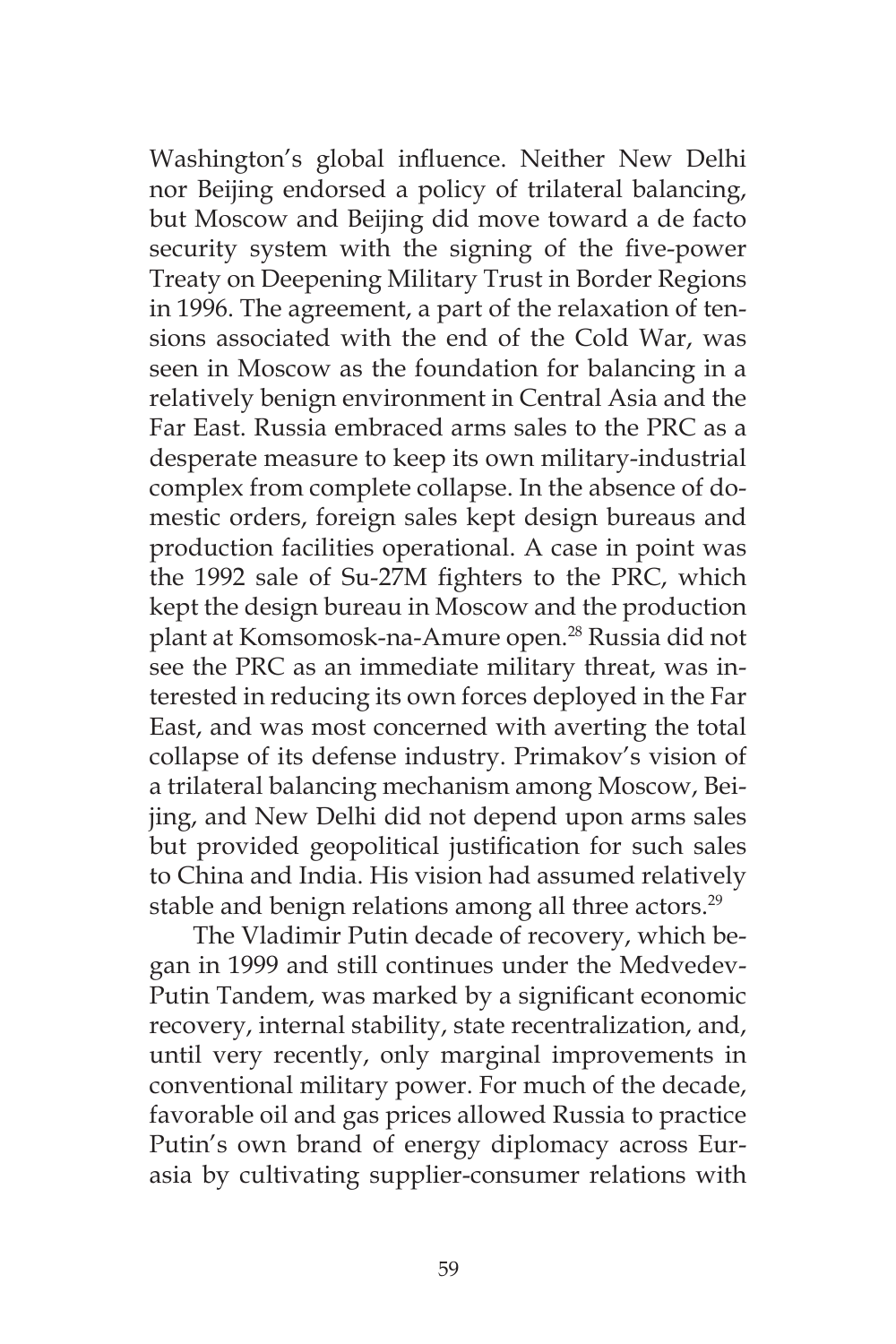major powers, while exercising energy discipline on states on its own periphery.<sup>30</sup> The decade began with a fundamental shift in the content of the Russian security relationship in Asia. The point of departure was the disillusionment with Euro-Atlantic engagement after NATO expansion and the NATO-conducted air campaign against Yugoslavia that occurred in the face of Russia's vigorous objections to military actions undertaken without a mandate from the UN Security Council. At the same time, deteriorating security in the Caucasus and Central Asia invoked the need to create a new security regime to cover Asiatic Russia.<sup>31</sup> On the one hand, renewed war in Chechnya raised the prospect of increased involvement by radical Islamic elements there and across the Caucasus. In Central Asia, the spread of Islamic radicalism by the Taliban out of Afghanistan had called into question the existing security structures provided by the Commonwealth of Independent States. Russia, which had intervened in the Tajik civil war of 1992-97 and helped the United States to broker a peace settlement there, now found itself faced by a more general regional Islamic threat that had actually helped to drive the opposing Tajik factions into cooperation.

That threat was the spread of jihad from Afghanistan into Central Asia. The PRC, which faced its own Islamic separatist threat among the Uyghur population that made up plurality of the population in Xinjiang— China's frontier region with Central Asia—had its own reasons to support collective security arrangements in the late 1990s. In this context, in 2001, Russia joined with four other Central Asian states (Kazakhstan, Kyrgyzstan, Tajikistan, and Uzbekistan) and China to form the Shanghai Cooperation Organization (SCO), with an expressed mandate to cooperate against "ter-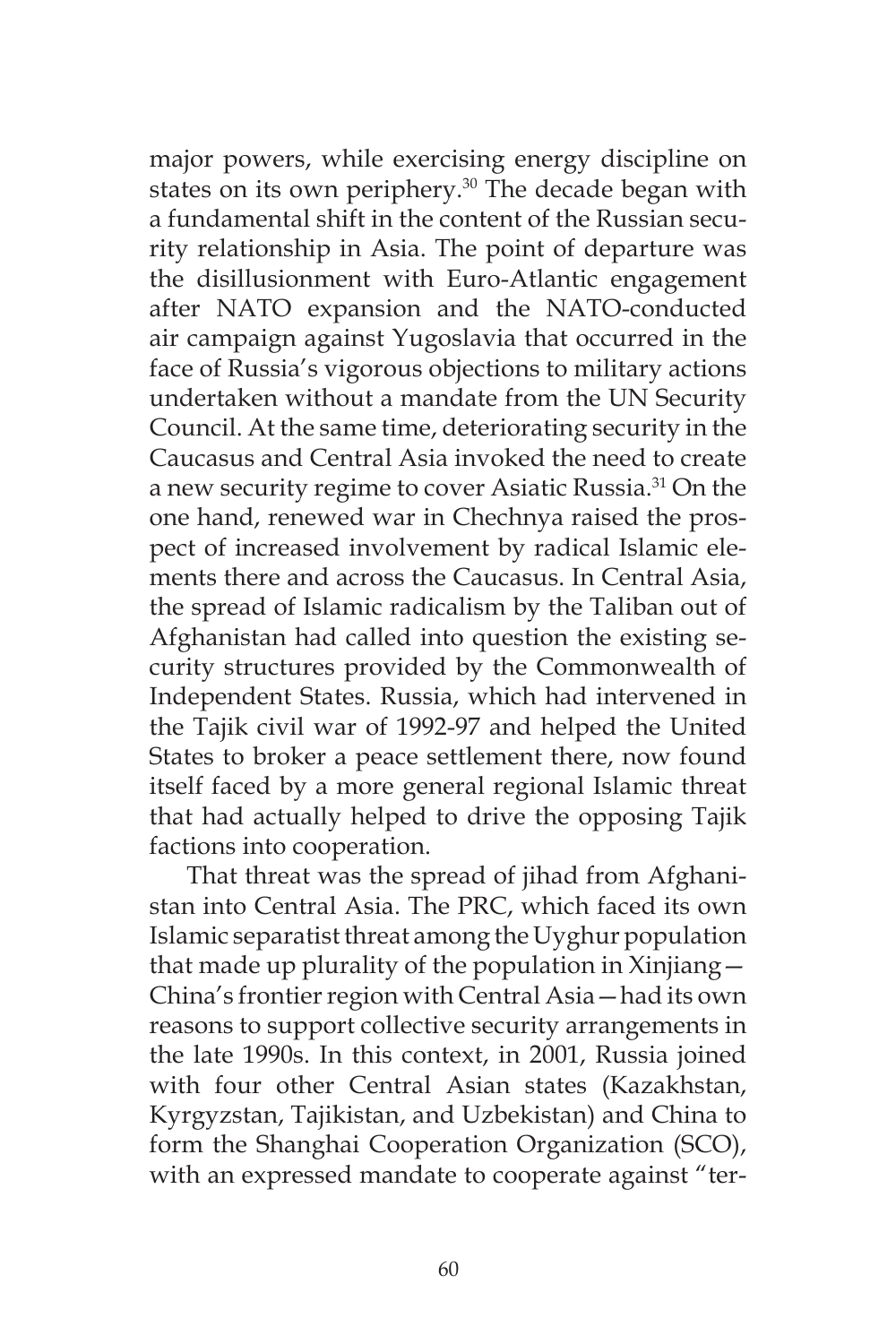rorism, separatism and extremism."32 In addition to this regional security function, the SCO also became a vehicle for Moscow and Beijing to express their concerns over U.S. hegemony in the international system and to create a counterweight to NATO—as the Alliance moved more actively into out-of-area operations affecting Central Asia, especially after its intervention into Afghanistan and the U.S. development of bases in the region, especially Uzbekistan and Kyrgyzstan. The tensions became particularly acute after the U.S. intervention in Iraq, when it appeared that the United States was planning for a long-term presence in both Iraq and Afghanistan. The acquisitions of nuclear weapons by India and Pakistan in 1998 had intensified the India-Pakistan conflict and brought with it the possibility of a new "great game" in Central and South Asia, played by nuclear-armed states and increasing tensions among Moscow, Beijing, and New Delhi with the United States and NATO directly engaged in Afghanistan.<sup>33</sup>

For most of the decade, Russian official literature on foreign policy, national security strategy, and military doctrine focused upon the United States and NATO as the chief sources of challenges and threats to Russian national security, with secondary attention given to internal sources of instability (extremism and separatism) and to international terrorism. This official position masked what were developing concerns regarding the security of Russia's own Eastern Siberian and Far Eastern domains. Those security concerns are rooted in Russia's historical experience with this distant and relatively isolated territory.

Russian Cossacks pushed across Siberia and into the Far East by the mid-17th century and planted a network of settlements spread across the vast region's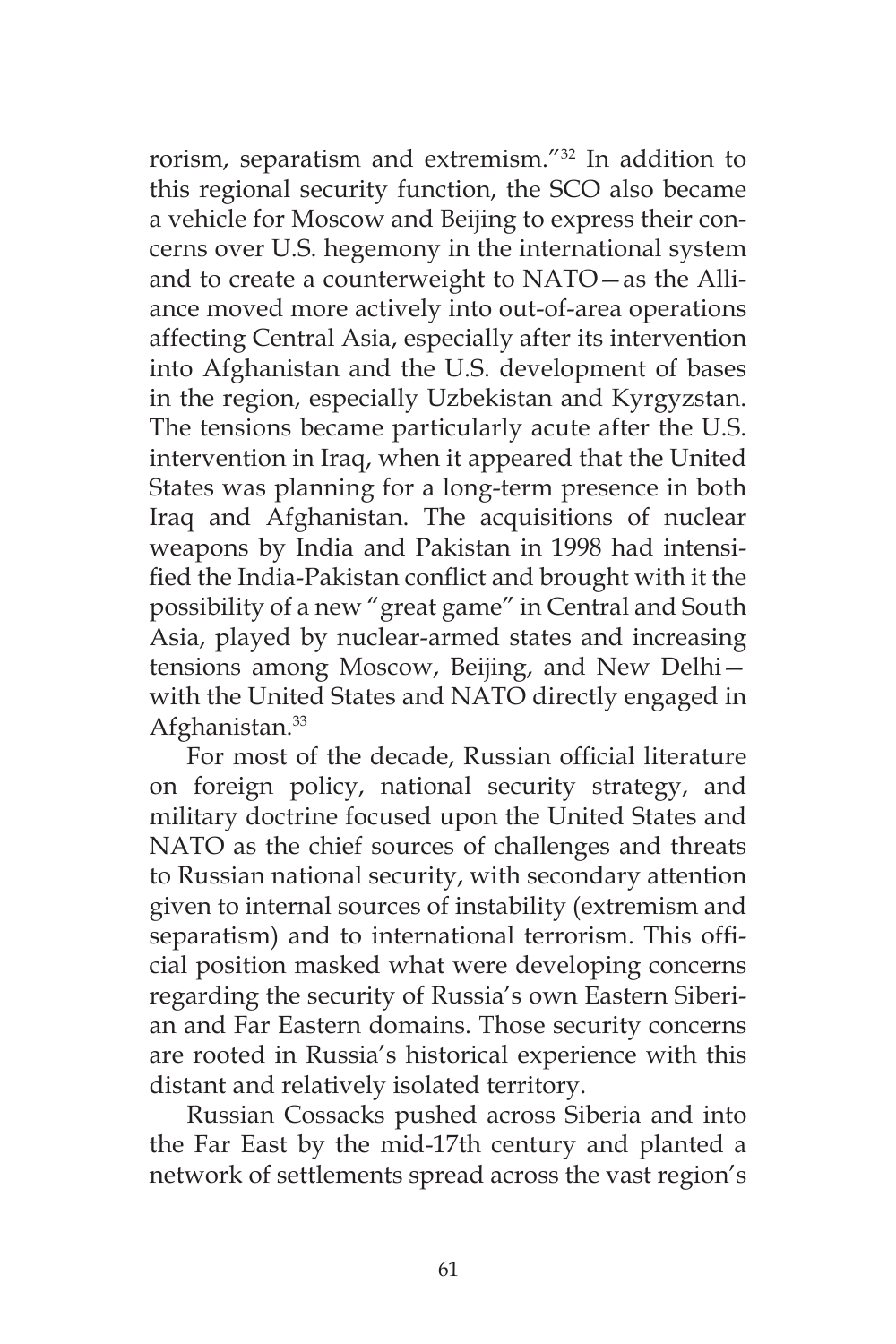tundra and taiga. These remote lands were weakly governed into the early-19th century, because the distance from Moscow and St. Petersburg by land and sea was so vast. It fell to the Russian Navy to maintain a nominal presence in the Far East and Alaska (Little Russia) to enforce Russian territorial claims.<sup>34</sup> Imperial retrenchment after the Crimean War led to the sale of Alaska, as Russia pressed its claims on the Asian mainland at the expense of China and Japan.<sup>35</sup> The integration of these regions into Imperial Russia took a quantum leap in the last decade of the 19th century, with the construction of the Trans-Siberian railroad under the leadership of Minister of Finance Sergei Witte. Witte saw the railroad as the key to the Russian development of Siberia and to access to the China market. However, before those benefits could be reaped, Russia found itself drawn into imperial rivalries over Manchuria and Korea, leading to war with Japan and defeat. During the war, the railroad became the chief means of Russian strategic mobility and underscored the need for the development of more infrastructures in Eastern Siberia and the Far East. But the tsarist regime collapsed in the course of another war, and foreign powers (the United States and Japan) found it easy to intervene there during the Russian civil war, which followed the Bolshevik seizure of power and the decision to make peace with the Central Powers. Bolshevik power was slow to consolidate its control in the Far East, which did not come until 1922—when the Japanese military withdrew, and the Far Eastern Republic, which had served as a buffer between Soviet territory and the Japanese zone of occupation, was abolished. Under Joseph Stalin, there was a major effort at developing the Soviet Far East, which included mobilization of Komsomol (young communist) cadre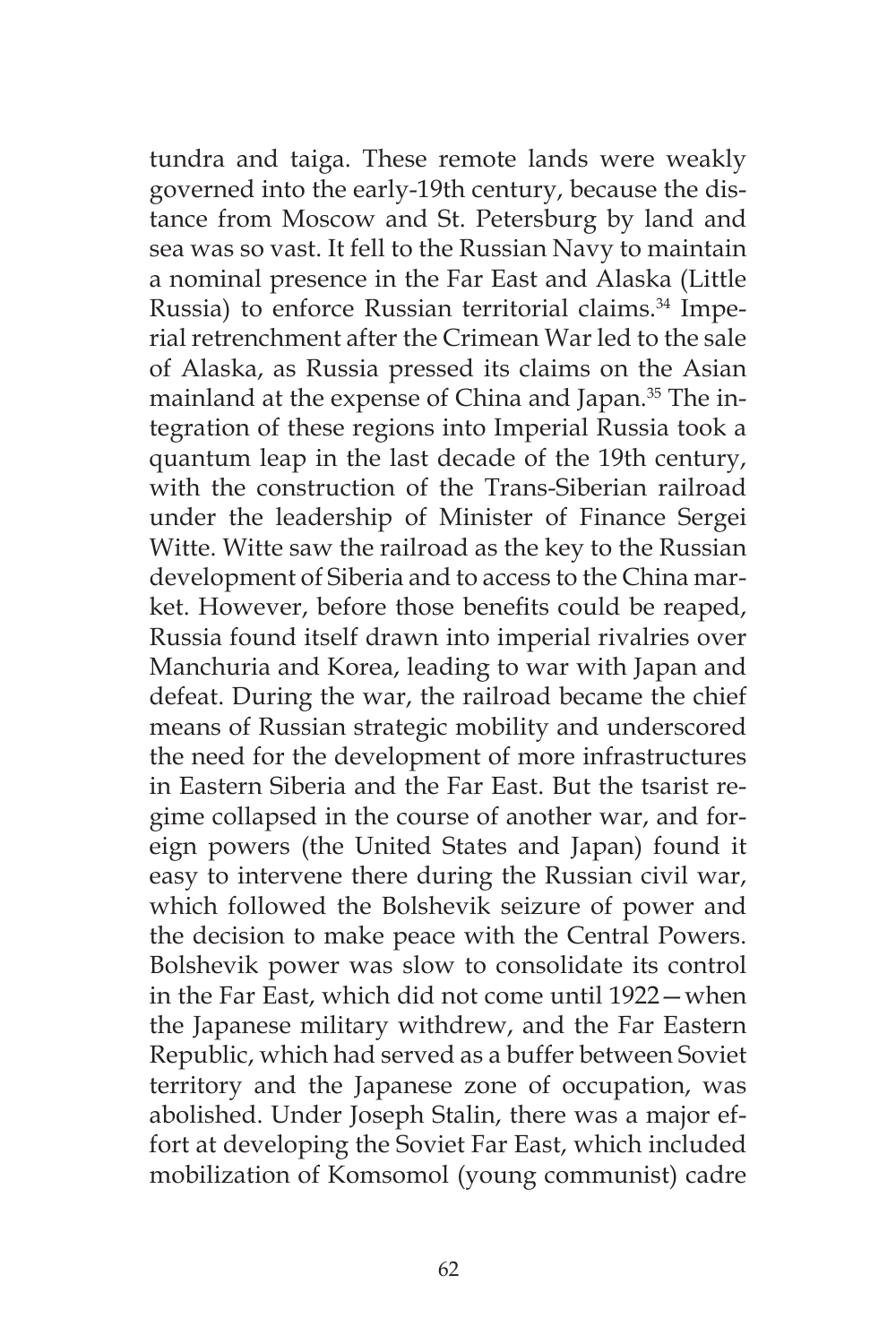to set up new settlements and the creation of vast mining and forestry projects under the People's Commissariat of Internal Affairs (NKVD) and composing islands in the Gulag archipelago.<sup>36</sup>

After the Japanese occupation of Manchuria in 1931, intensive efforts were made to strengthen the defenses of the Soviet Far East and the Mongolian People's Republic, an ally of the Soviet Union from its establishment in 1924. Soviet forces fought two limited border engagements with the Japanese Kwantung Army: in 1938, at Lake Khasan, near Vladivostok, and at Khalkhin-Gol in the Manchukou-Mongolian border, in 1939. During World War II, the Soviet Far East was the arrival point for Lend-Lease materials from the United States shipped on Soviet-flagged ships. It served as the staging area for the Soviet offensive of August 1945, which announced the Soviet entry into the war against Japan and led to the Soviet occupation of Manchuria and North Korea and the seizure from Japan of southern Sakhalin and the Kurile Islands. In both Manchuria and North Korea, the Soviet military presence facilitated the establishment of local communist regimes. In the postwar period, the Soviet Far East continued to be a major part of the Gulag until Stalin's death and the dismantling of the camp system. During the Cold War, the Soviet Far East was the staging area for support to North Korean and Chinese Communist forces engaged in the Korean War. With the emergence of the Sino-Soviet conflict, and especially after the border incidents with China in 1969, the Far East became a military bastion, which it remained until the collapse of the USSR.37

By the 1980s, Siberia and the Far East suffered from some of the worst environmental pollution in the world. W. Bruce Lincoln described it in the following terms: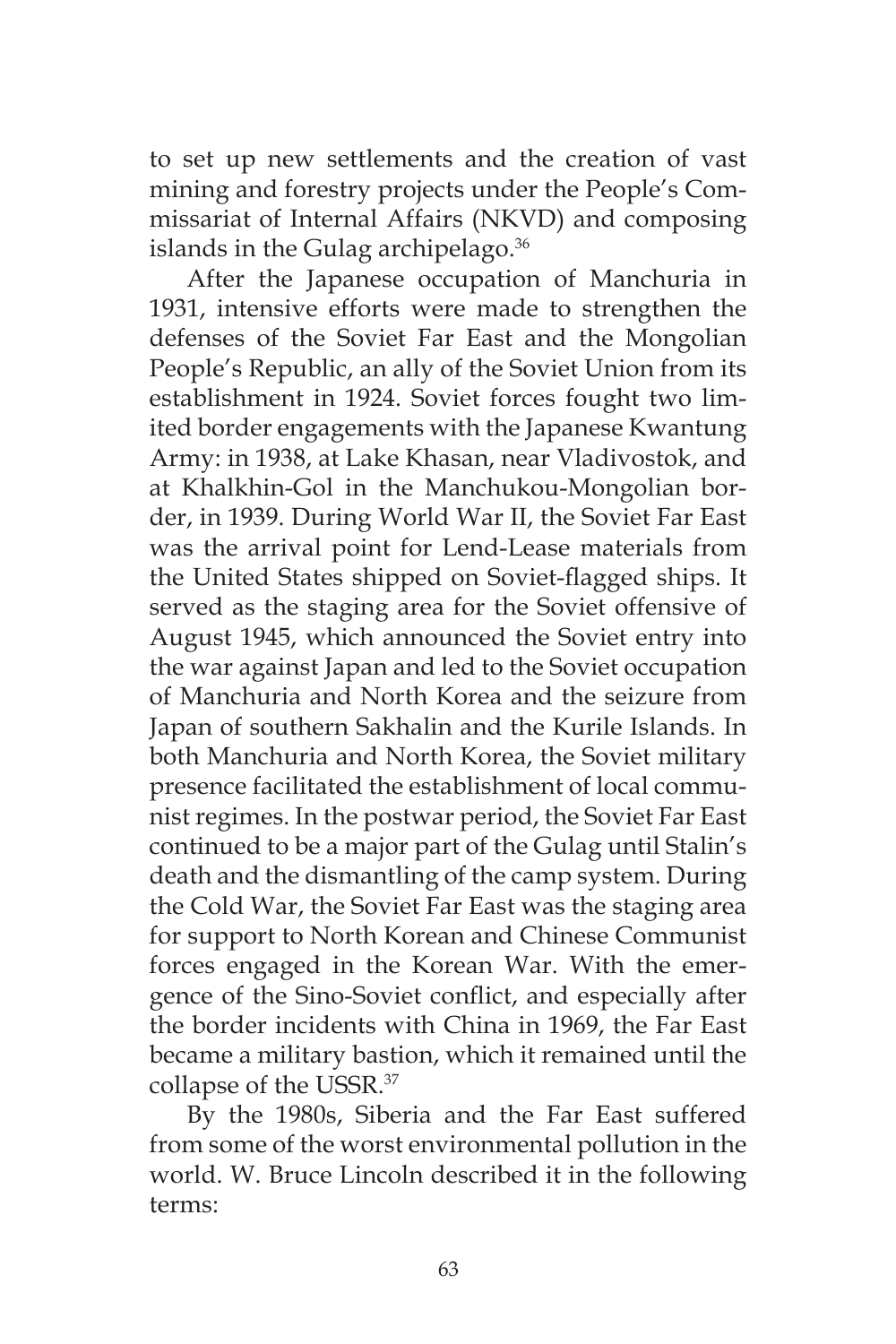Everywhere, Siberia's Soviet masters had transformed the fragile ecology of tundra and taiga that for tens of thousands of years boasted some of the planet's purest water, air and soil into some of the most noxious surroundings on earth.<sup>38</sup>

In the decade that followed the collapse of the USSR, Siberia and the Russian Far East experienced ecological crisis, demographic decline, and economic collapse, from which it began a slow recovery. The region has faced a persistent energy crisis, and rising criminality and corruption. Tensions between Moscow and the Far East grew sharp, with the global economic downturn and the decline in world energy prices in 2008. Moscow sought to impose a tariff on imported automobiles to increase purchases of domestic products and threatened automobile imports, which had become a thriving business in Vladivostok and the other Far Eastern port cities. In December 2008, local protestors took to the streets under the slogan: "Authorities: Raise the Standard of Living, not the Tariff." They were met by Russian Ministry of Internal Affairs (MVD) riot police sent from Moscow to restore order by applying their batons to the demonstrators' bodies.39

Many of these problems were a legacy of the collapse of the Soviet system, which had treated those regions as colonies for extractive industries and as forward bastions of its security. This had been the case throughout the Stalin era, during the Cold War, and during the decades of Sino-Soviet conflict, especially after the border incidents of 1969 and the deterioration of relations with the PRC. Moscow had invested heavily in maintaining a military presence and infrastructure in the region by intensive investment, including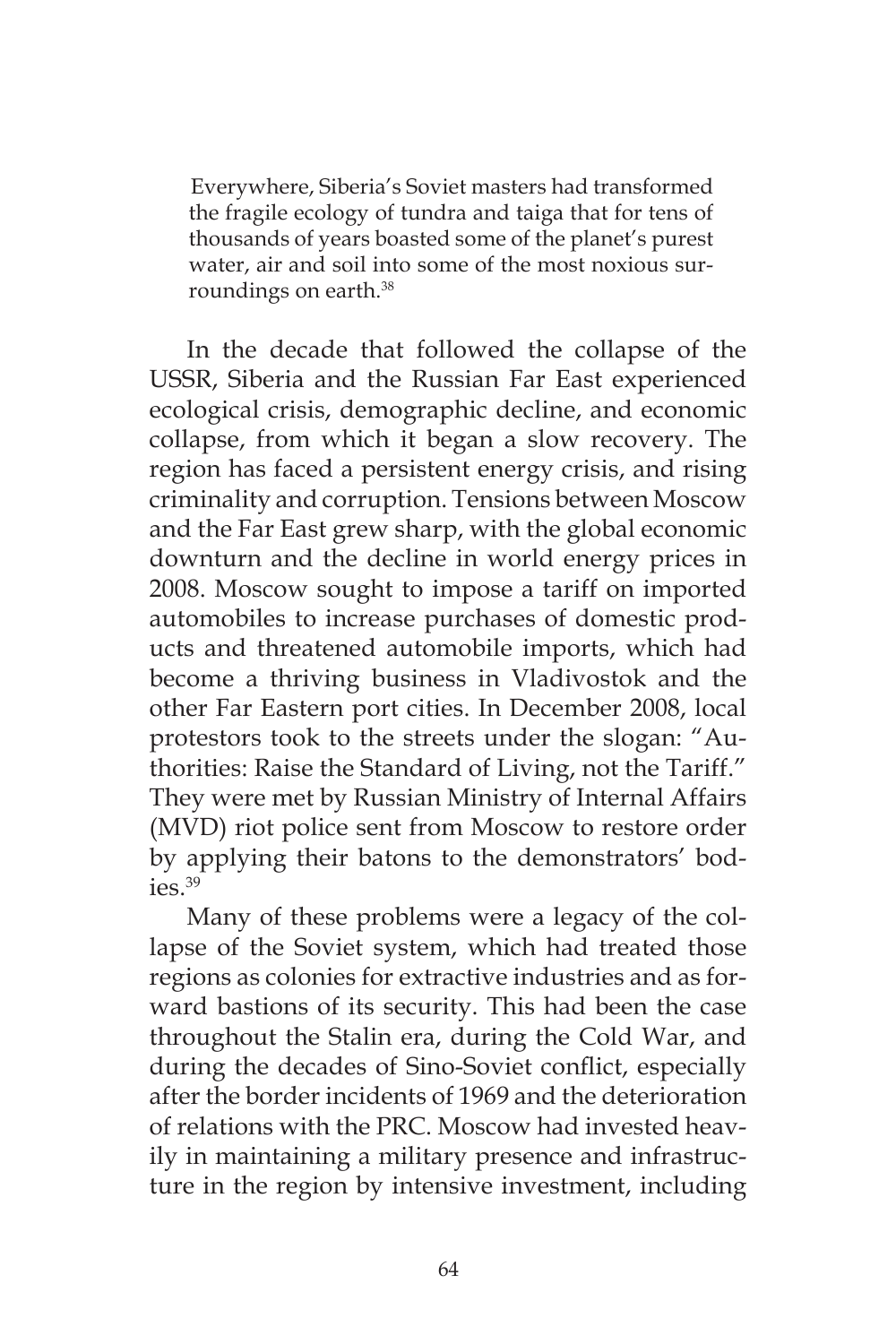the Baikal-Amur *Magistral (*Mainline), which was to provide a deeper transportation infrastructure away from the Chinese border to give the region strategic depth for defense but was never completed. With the collapse of the Soviet Union, that military infrastructure was allowed to decay, since Moscow had no resources to fund it and saw conciliation with Beijing to be to its advantage.

In the absence of continuing investment credits, Moscow granted the regions local self-government and looked to economic transformation on the basis of international trade to revive the area. There was much hope expressed in Moscow that Japanese capital, Chinese workers, and Russian raw materials would make the Russian Far East into a part of the dynamic Asia-Pacific economy. Instead, the Far East saw a radical decline in population (7.9 million in 1989) and economic activity, leading to a total population in the Far East of 6.7 million by the 2002 census and making the region one of the most underpopulated regions in the world in terms of persons per square mile. In fact, however, most of the population in the Russian Far East is concentrated in a 90-mile belt of settlement from Chita in the West to Vladivostok on the Pacific with the Trans-Siberian Railroad providing the single corridor for transregional transportation through it. Russia did move to resolve border disputes with the PRC under President Yeltsin, which led to a general settlement in 1995 but left the settlement of conflicting claims over certain strategic islands in the areas of Chita and Khabarovsk unresolved. In 2005, these issues were resolved, with the transfer of about half the disputed territory to China. In spite of the fact that the islands near Khabarovsk were directly across from this major Russian city and defense center, mili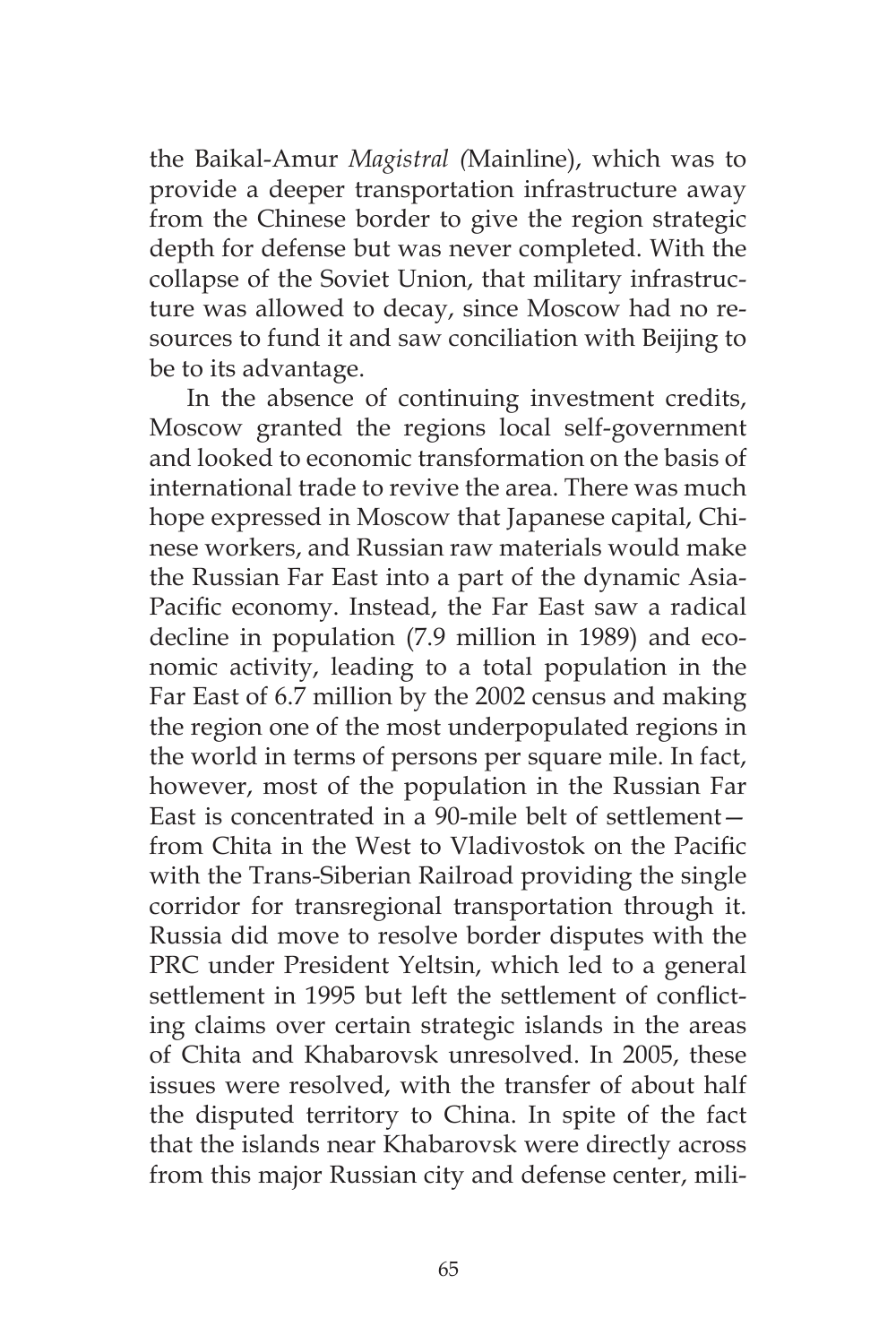tary authorities downplayed any military threat to the city, although the Border Guards did express concern about possible illegal immigration.<sup>40</sup> In the general climate of improved Sino-Russian relations no military threat seemed to exist, and when security concerns did emerge in the last few years, they were not spoken about officially.

There were, of course, all sorts of concerns about illegal Chinese settlers coming into the Far East. Viktor Ishaev, the Governor of Khabarovsk Krai from 1991 to 2009, repeatedly raised the issue of Chinese migration into the region as part of a plan for the "peaceful capture" of the Russian Far East.<sup>41</sup> But, unlike under Yeltsin, a stronger central government was able to keep local problems and perceptions from impacting the conduct of bilateral relations. Likewise, on nuclear issues, if the great concern had been regionalism and the actions of local officials with regard to supporting and protecting the existing nuclear infrastructure from decay, criminal penetration, and incompetent management in the 1990s when the center was weak, under Putin the center re-established control and coopted local political leaders to its interests—reducing the risks of crisis between the center and the Far Eastern periphery.<sup>42</sup>

Putin's strategy, which has continued under President Medvedev, was to seek to bring about the economic integration of Russia into the global economic processes that have turned Asia into an engine of globalization. Russia has formally engaged with regional organizations such as the Asia-Pacific Economic Council (APEC), which it joined in 1998, and fostered a partnership relationship with the Association of Southeast Asian Nations (ASEAN). In the Far East, Russia's primary gamble was on the prospect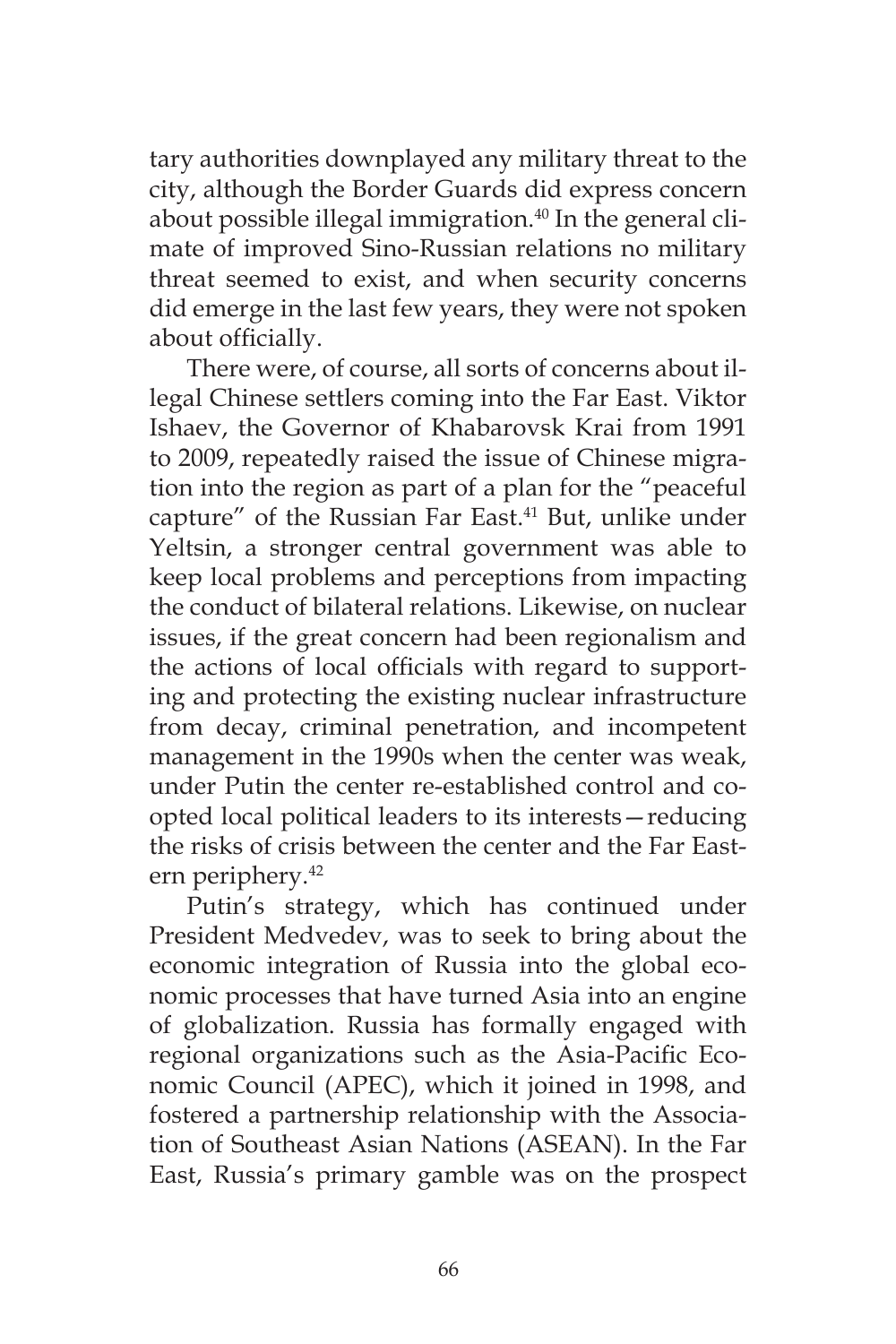of good relations with China. Up to 2009, China was consistently described as Russia's strategic partner and the primary engine of Asia's economic transformation and growing global influence. Russia was to serve as a source of advanced military technology and raw materials and provide China with a stable rear supporting its international position.<sup>43</sup> No mention of China as a strategic threat came from official sources, although commentators might worry about a "yellow peril" of Chinese settlers into the Far East or complain of Chinese goods driving out domestic products in local markets. Konstantin Pulikovsky, a former general and President Putin's envoy to the Far Eastern Federal Okrug from 2000 to 2009, spoke of Chinese investment as vital to the future of the region.<sup>44</sup> In 2009, the Russian military still published articles that addressed China's economic progress as a "savior to Russia."45 This changed shortly thereafter. China's rise as a major military power set off alarms among civilian commentators, who now spoke of Russia's "nearest neighbor" as an emerging military super power.<sup>46</sup>

Russia's residual influence in North Korea had declined rapidly after the collapse of the Soviet Union, as the issue of North Korean nuclear weapons development emerged. In 2000, President Putin invited Kim Jong Il to visit Russia, which he did in the summer of 2000. Pulikovsky, who accompanied Kim on his rail trip to Moscow, became the Russian official with the closest ties to Kim Jong Il and appreciated both the importance of North Korea to Russia's own security interests and China's strongest influence in Pyongyang.47 After Kim Jong Il's visit to Russia in 2000, some spoke of the personal ties between Kim and President Putin as redefining Russian-North Korean relations, but developments over the rest of the decade con-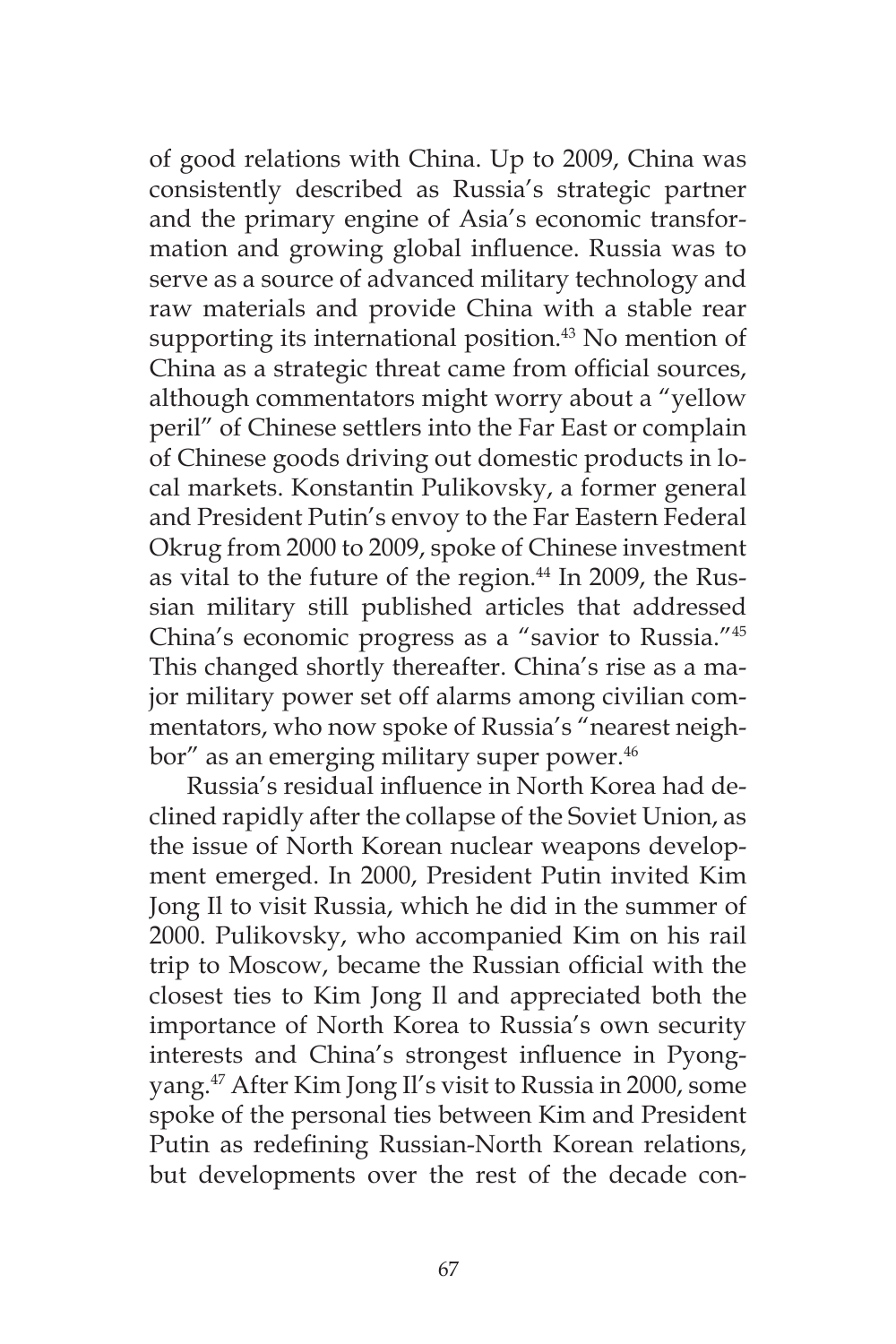firmed China's greater access and influence during the Six Party Talks over North Korea's nuclear program. Russia's approach to that ongoing crisis has been to support its legitimate security interests in Northeast Asia via preserving peace and stability on the Korean Peninsula.48 In this capacity, Russia has engaged in the Six Party Talks. Russia could and did develop economic ties with South Korea over the last 2 decades while it kept its limited influence in North Korea.

This balance has been evident in Moscow's approach to the crisis set off by the sinking of the South Korean patrol corvette, the *Cheonan*, by an acoustic torpedo—which an international investigation, carried out by U.S. and Australian experts, concluded was fired by North Korean forces.<sup>49</sup> Moscow most wants to avoid a regional crisis becoming (or escalating into) an armed conflict and inviting the intervention of other powers, especially the United States and the PRC, in support of South and North Korea. What concerns Russian observers is the real cause for the current war scare between North and South Korea. They see the situation as driven by the increasingly desperate situation in the North and its leadership's inclination to use "threats"—including ones that risk creating real *casus belli* by the unprovoked sinking of another nation's warship, even if a de facto state of war has existed for decades between the two states. North Korea depends on the Republic of Korea to feed its own population, and in its isolation strikes out, conveying to the outside world its own inability to deal with its internal crisis. The logic of war exists, but it will not serve the political ends of any power.<sup>50</sup>

Over the last 2 decades, Russia has looked to Japanese investment, even in the face of the lack of progress in resolving the territorial dispute over the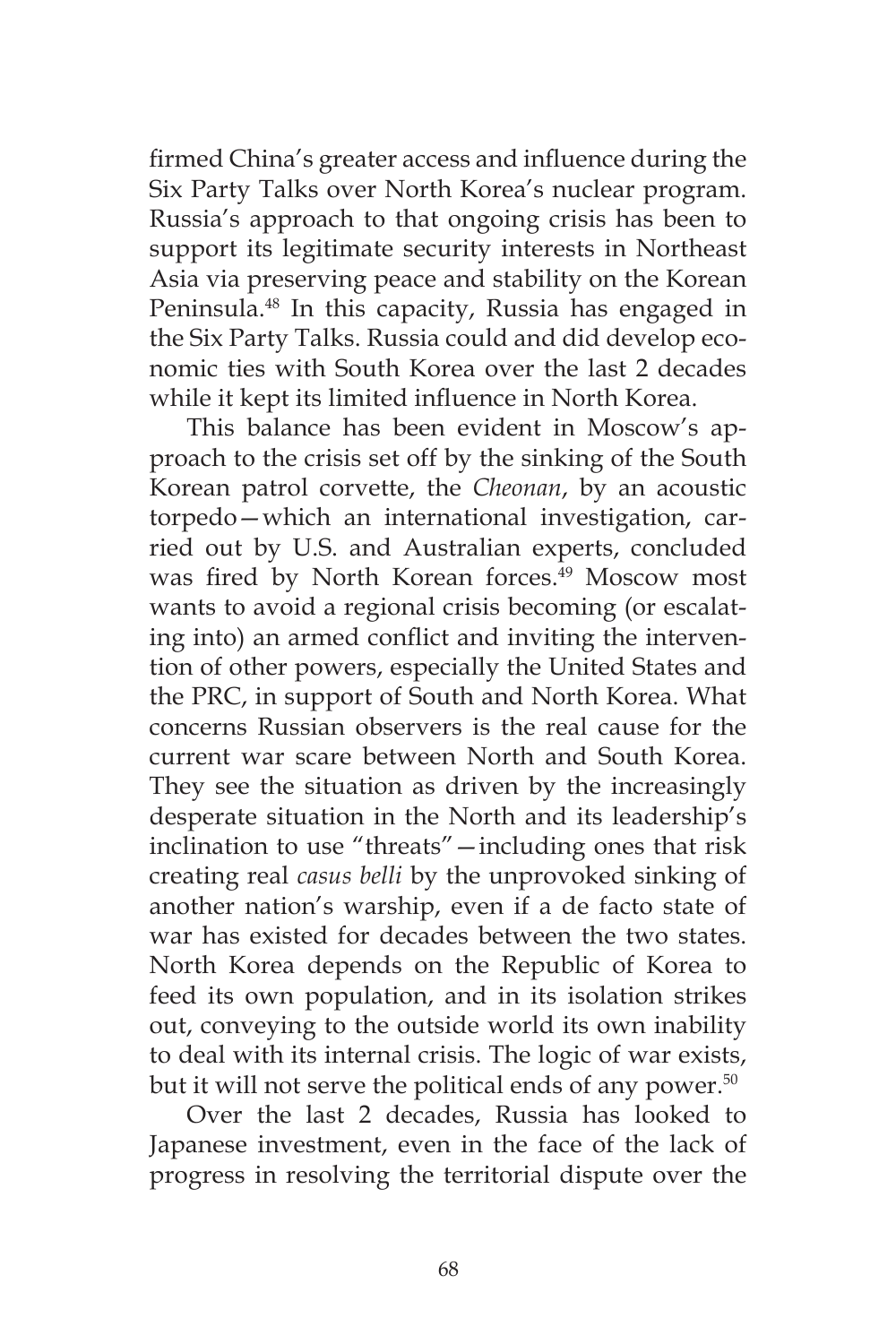Kurile Islands, which had kept Japanese-Soviet and now Japanese-Russian relations frozen; the Soviet Union and then Russia offered a two-of-four split of the island chain—with Russia retaining the northern and Japan getting the southern half. Japan demanded the return of all four islands, which Russia refused. Russian energy diplomacy under Putin favored Chinese interests over Japanese ones. Realists in Moscow saw no major movement in Tokyo's security regime with Washington and simply gave a lower priority to the improvement of bilateral political relations, even though Moscow continued to court Japanese investors in the Russian Far East. Border incidents and disputes over fishing rights led to periodic flare-ups but no major crisis, so Moscow was willing to keep its policy toward Japan in line with that of Beijing. Moscow supported the Six Party talks, but with the clear understanding that Beijing had the best leverage with Pyongyang. Moscow supported counterproliferation initiatives, but has worried that U.S. impatience and/ or North Korea provocations could lead to war and greater instability in Northeast Asia and even risk a Sino-American confrontation. The Russian concern about Sino-American conflict rises in conjunction with the two major points of contention between the two powers: Taiwan and the Korean Peninsula. The concerns have become greater as the conduct of the North Korean regime has become more erratic.

This historical digression, like Leo Tolstoy's comments on the laws of war in *War and Peace*, may try the patience of those readers who see nuclear weapons in isolation from the tensions and contradictions that could lead to their employment. In the case of the Russian Far East, the historical narrative makes manifest the relative isolation of the region from European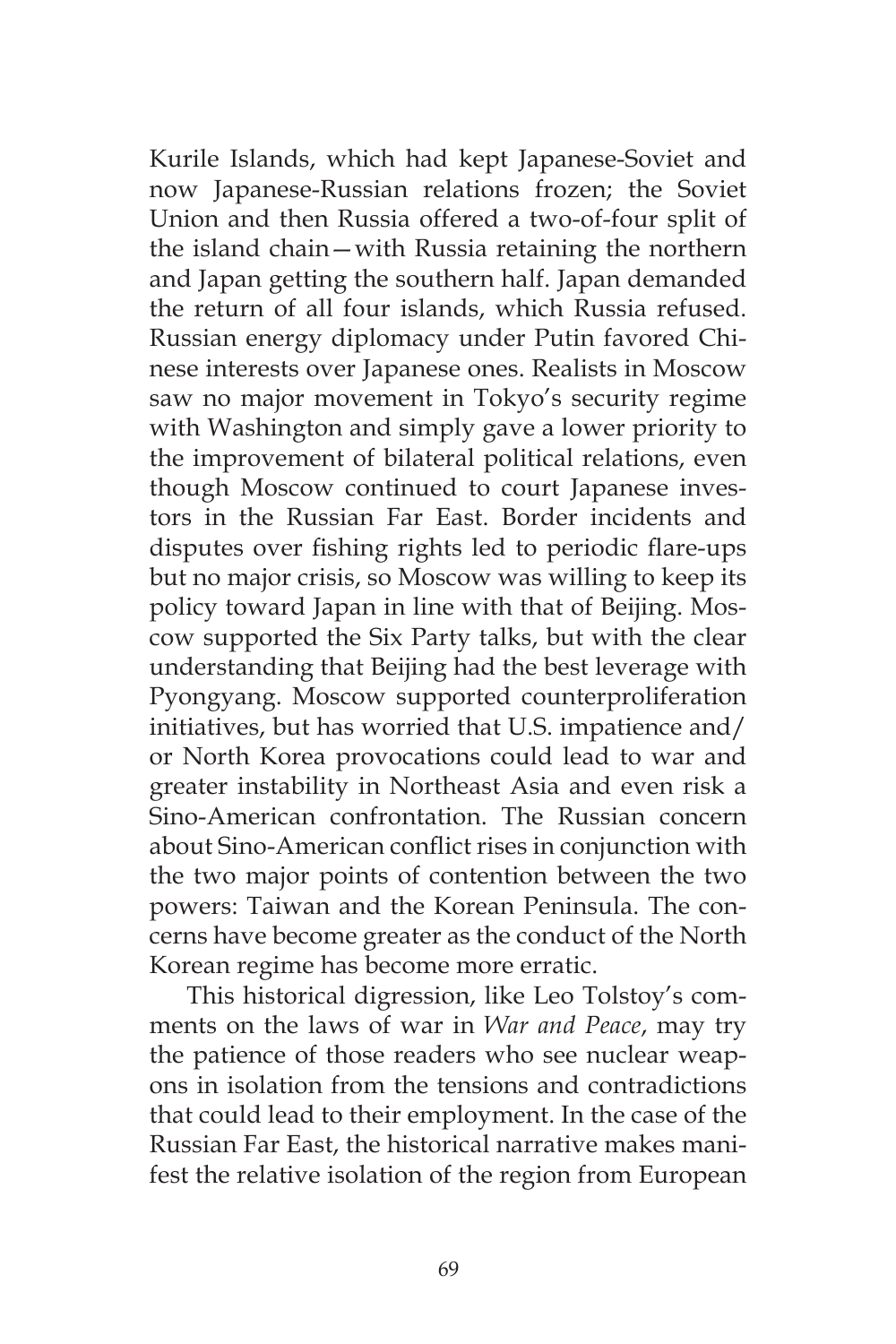Russia, and its relative weakness in the context of a dynamic Asia that is in the process of becoming a global economic and political center of gravity. Russia cannot and has not ignored this development. Post-Cold War development of Russian grand strategy has moved from Euro-centric to Eurasian-centric, with a distinct emphasis upon its "near abroad." This has brought about a distinct set of adjustments in the nuclear weapons within that strategy.

# **RUSSIA'S AMBIGUOUS ASIAN NUCLEAR FUTURE**

Strategic nuclear weapons loomed very large in the Yeltsin era, when the strategic arsenal was expected to play a major political role in ensuring Russia a strategic partnership with the United States and a major say in the emerging post-Cold War order in Europe. Since 1999, Russia has emphasized the deterrent function of its strategic nuclear forces but has focused its posture on conflict management to discourage military intervention on Russia's periphery. The Russian military has for 2 decades placed the likelihood of nuclear war at a very low level and even seen the possibility of a general, coalition war at a low probability. That said, the Russian government has also recognized that its immediate periphery is quite unstable, fraught with local conflicts that can turn into local wars and lead to foreign military interventions against the national interests, territorial integrity, and sovereignty of Russia. The question of the "near abroad"—a euphemism for the independent states that emerged on Russia's periphery with the breakup of the USSR—has been closely tied to Russian national interests, a Russian sphere of influence, and the protection of Russian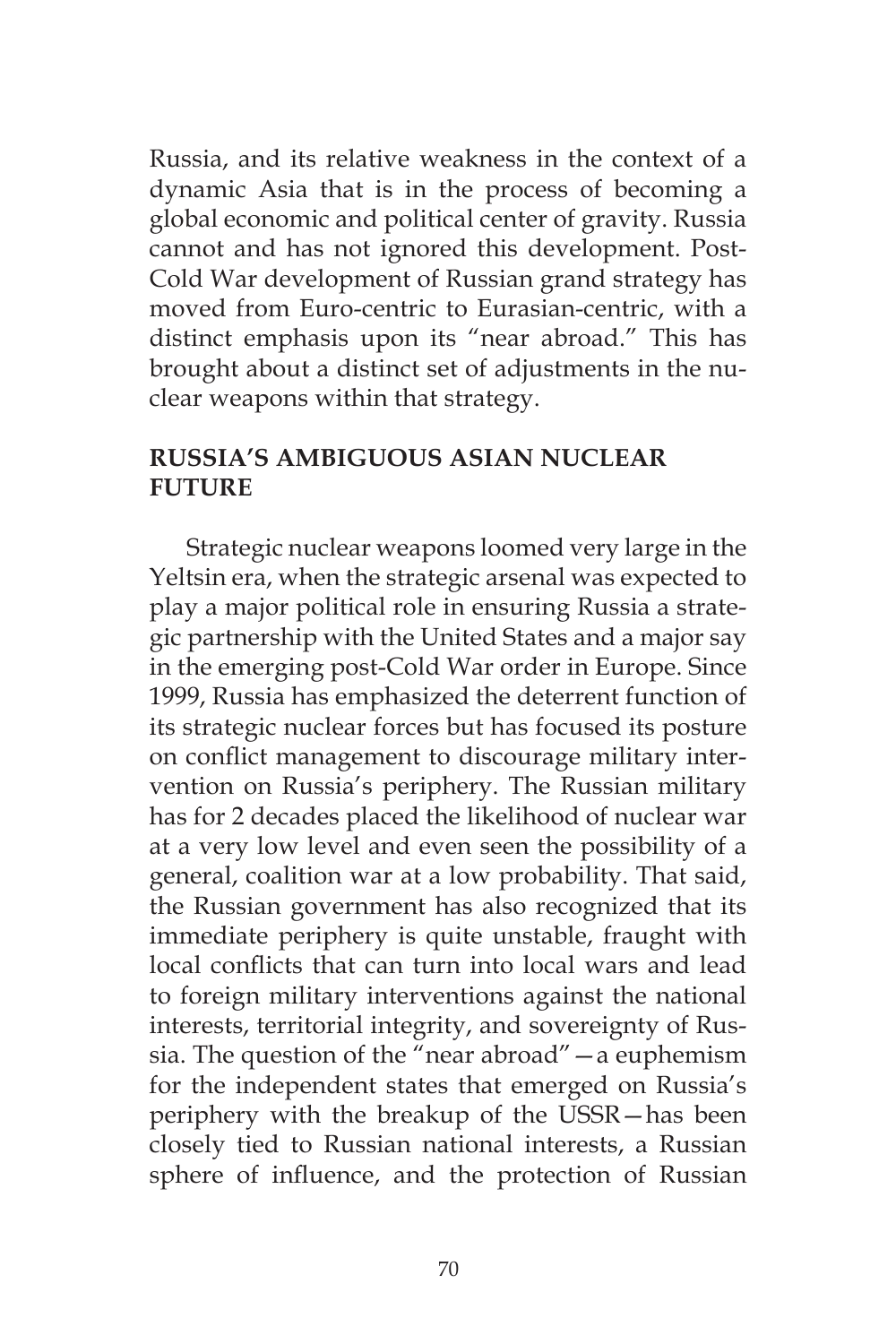minorities living in the successor states. Russian intervention in ethnic conflicts in this region has been seen in the West as one of the central areas of conflict with Russia, especially in the aftermath of the Russo-Georgian War in August 2008.<sup>51</sup> For Russian leaders, the Russo-Georgian conflict revealed a number of problems associated with command and control of modern conventional forces, especially the integration of air-land combat, which became a driver for the Ministry of Defense's "New Look."52 At the same time, however, Chinese military modernization made the gamble on strategic partnership less inviting, if China was intent upon developing large-scale theater warfare capabilities embracing advanced conventional weapons and network-centric operations. The default military gamble of nonstrategic nuclear forces to deter a remote Chinese threat became less appealing.

Thus, in June and July, the Russian Military Defense and General Staff will conduct Vostok-2010 with the intent of assessing Russia's capacity to mobilize and deploy its "New Look" conventional forces to defeat a military intervention against the Russian Far East—and will test both the combat capabilities and combat readiness of these forces to deal with that threat.53 The outcome of that exercise will be a major test for the "New Look" and will define the role of theater nuclear forces in the Far East—whether they will remain the response of necessity or become a true second-order response, giving Moscow the capacity to manage such a conflict to a political solution that does not put into risk the territorial integrity of Russia or its survival as a sovereign state.

Much will depend upon Russia's capacity to rearm its forces with advanced conventional capabilities which will depend on the adaptability of its military-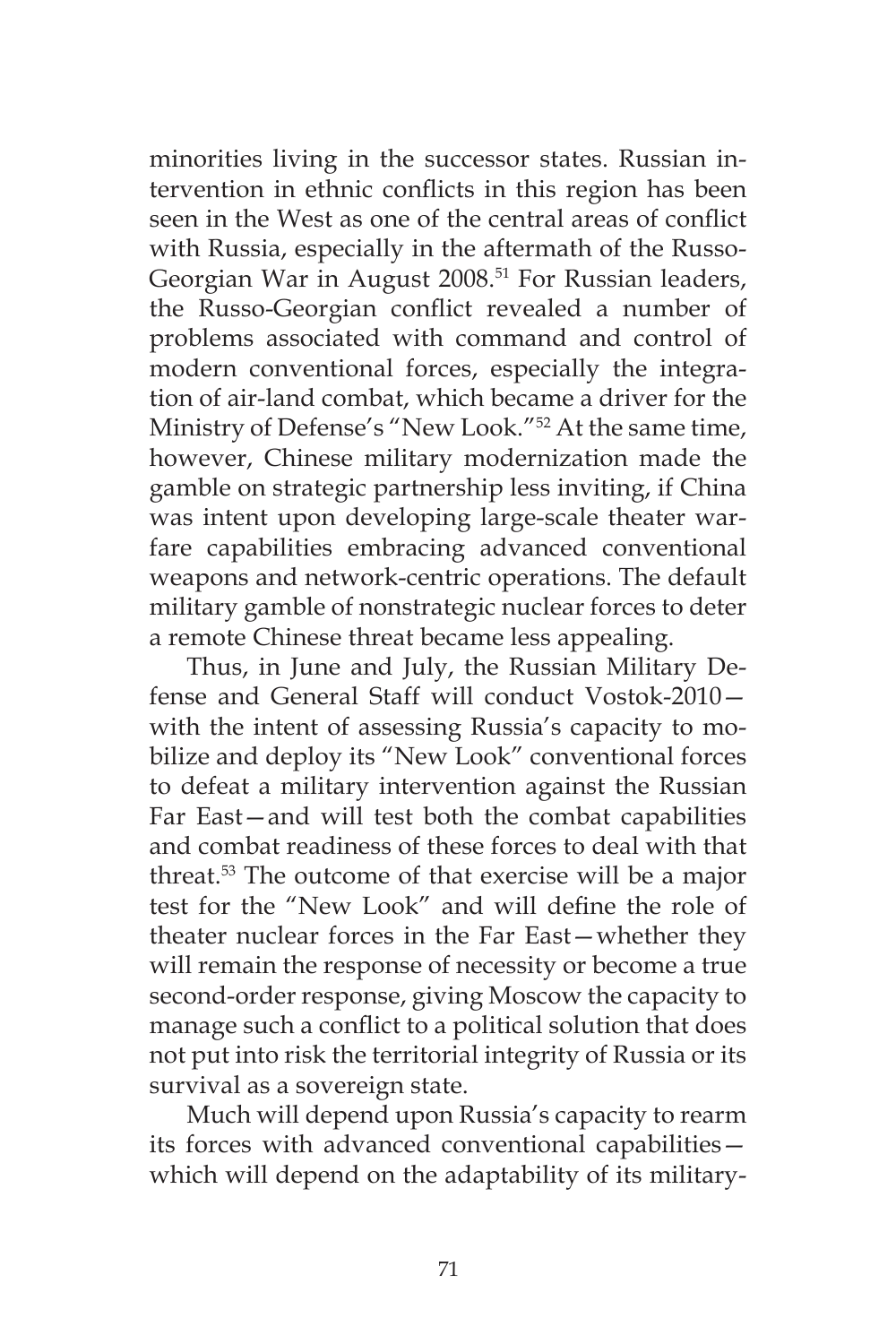industrial complex and on its capacity to escape its relative geo-strategic isolation in the Far East if relations with China should deteriorate. In recent articles, Aleksandr Khramchikhin raised two issues that make this problem particularly difficult. First, he did a strategic assessment of the threats faced by Russia on all strategic axes and then examined the military capabilities available to deal with them. He noted conventional military deficiencies in the West, the South, and the North, but said that Russia's defenses in the East were clearly the weakest of all. In this, he included the defenses covering Sakhalin and the Kuril Islands, but focused on the Sino-Russian border in Siberia and the Far East. There, Khramchikhin described Russia as effectively defenseless against Chinese aggression. Against a massive array of PLA conventional ground and air forces, the Siberian and Far Eastern military districts contain only one tank; eight motorized rifles; two air-assault, three missile, four artillery, two rocketartillery, one covering, and four air-defense brigades; and about 300 combat aircraft, with their bases located close to the border. China has a much greater capacity to reinforce its units in the theater by rail movement, while Russia must face the fact that the Trans-Siberian railroad is vulnerable to air interdiction in Siberia and direct attack in the Far East.<sup>54</sup> The second point is concerned with the conduct of Russian policy in the context of military weakness, in which Russia invites confrontations with the United States even as it faces threats on other axes—on which its very weakness provokes the emergence of new threats.<sup>55</sup>

The new tenor of relations between Moscow and Beijing was evident at the recent SCO Summit in Tashkent, where Moscow and Beijing discretely jockeyed for position. Moscow has put greater emphasis on se-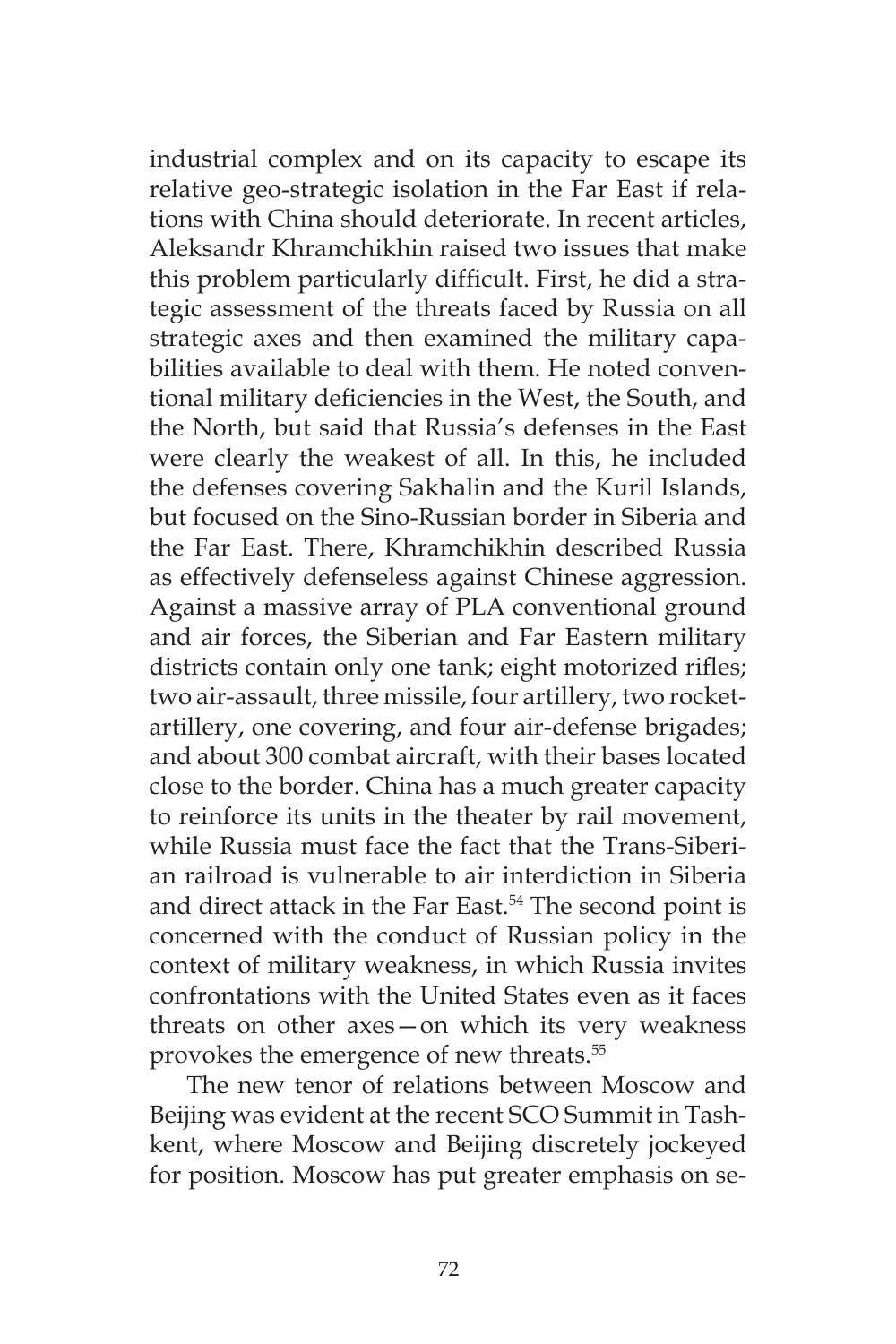curity in Central Asia and has revived military cooperation with Kazakhstan, Kyrgyzstan, Tajikistan, and Uzbekistan under the Cooperative Security Treaty Organization, just as joint military exercises under the SCO have declined since 2007. China has emphasized economic penetration via investment and follows a coherent long-range policy of regional integration with China's economy. James Nixey of Chatham House commented on the recent summit, saying that between the lines Russia now recognizes China as a major security concern but is unwilling to say so openly.<sup>56</sup> Moreover, the threat is not just to Central Asia. Tensions between Russia and China have mounted over the Russian Far East. Press reports, citing sources in the Russian Border Guards, speak of Chinese efforts to dredge the Ussuri near Khabarovsk and change the navigational challenge to China's advantage in order to get additional territory ceded to China.<sup>57</sup>

Such incidents are not the real challenge to Russian sovereignty over its Far Eastern territories. The real challenge is to be found in the very contradictory claims about the Far East coming out of Moscow, where some see the region as the economic engine and source of raw materials to pull Russia into the 21st century, while others see a region as already lost to the country as a de facto part of the Chinese economy. Dr. Viktor Larin, Director of the Institute of History, Archeology, and Ethnography of the Peoples of the Far East, took these conflicting opinions as the point of departure for a major analytical report on "The Asia-Pacific Region in the Early 21st Century: Challenges, Threats, and Chances of Pacific-Ocean Russia." Colleagues saw this piece as an intellectual provocation and an invitation for reflection on the current situation. Larin is skeptical about Russian government declarations regarding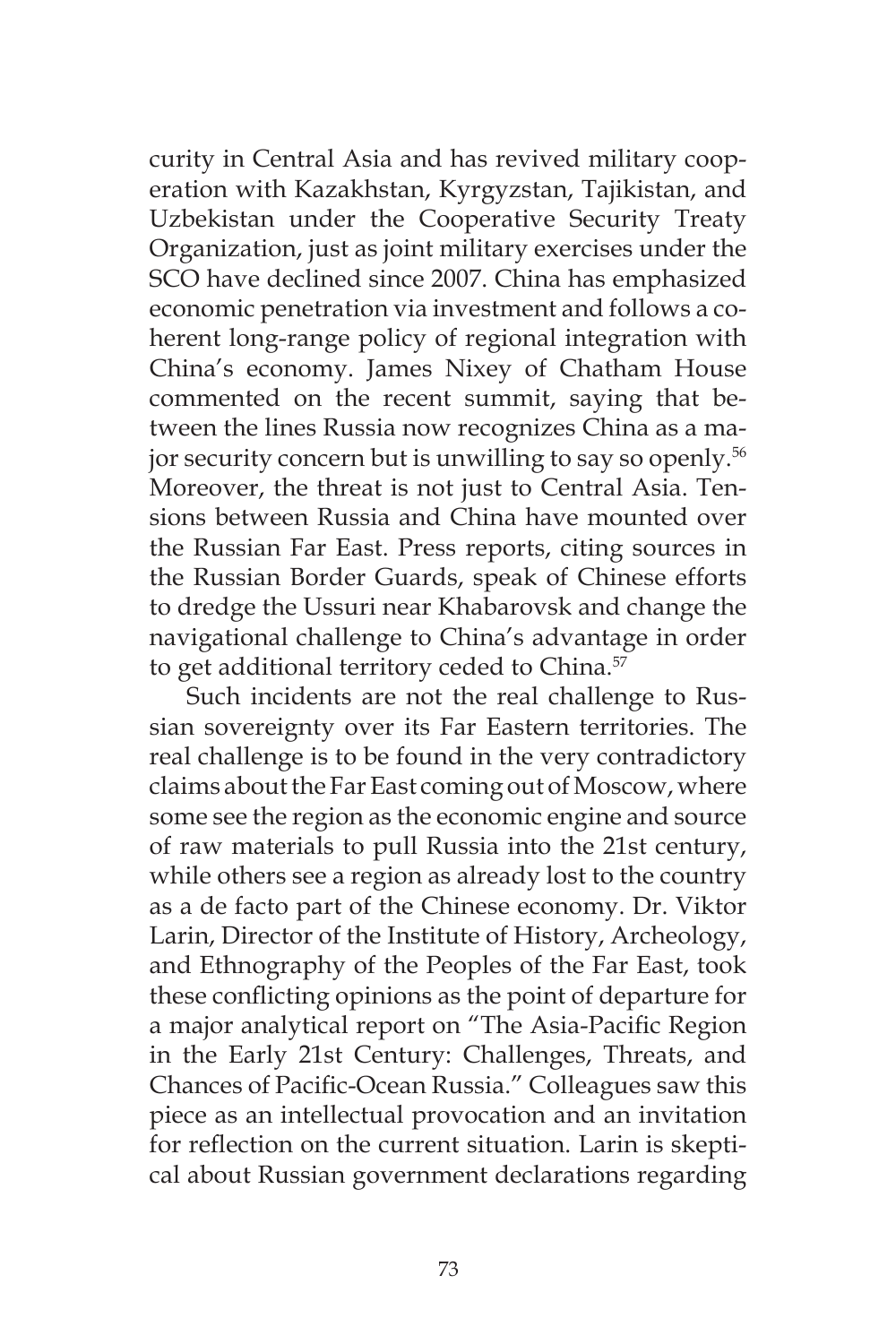investment in the region and questions its willingness to sustain such investments in the region's oil, gas, and transportation infrastructure. He notes that there is nothing inevitable about a Russian presence in the Far East. Other European colonial powers have failed to keep their Asian empires. Why should Russia be any different? Over the last 2 decades, government programs and foreign investments have not led to improvements in the lives of local population—Larin cites oil and gas development in Sakhalin as an example. Russia is still really on the margins of the emerging Asia-Pacific economy. Larin says that the center talks about investment in the Far East because it fears that it will lose the region. Moscow is motivated by external threats, but the real problem is that the remaining population in the region has no stake in its future with Russia. Looking back 15 years, Russians spoke of a "yellow peril" from Chinese immigration, but that is not the case today. The real Chinese presence today is in the pervasive economic presence across the markets for consumer goods and food stuffs. Russia missed the train to European economic integration and is likely to miss the Asian train as well. If Moscow does not stop thinking of the Far East as a colony to be milked and start thinking about it as a fully integrated part of the Russian and Asian-Pacific economies, it will, at some time in the not-too-distant future, face the real threat of separatism. The Soviet answer of treating the Far East as a military bastion has no prospect of success.<sup>58</sup>

These developments may fundamentally shift the geo-strategic context of President Obama's global zero initiative on nuclear weapons. For the last 2 decades, Russia's nuclear arsenal in Asia was seen internationally as a problem of management and control as it declined in size and operational readiness. Operation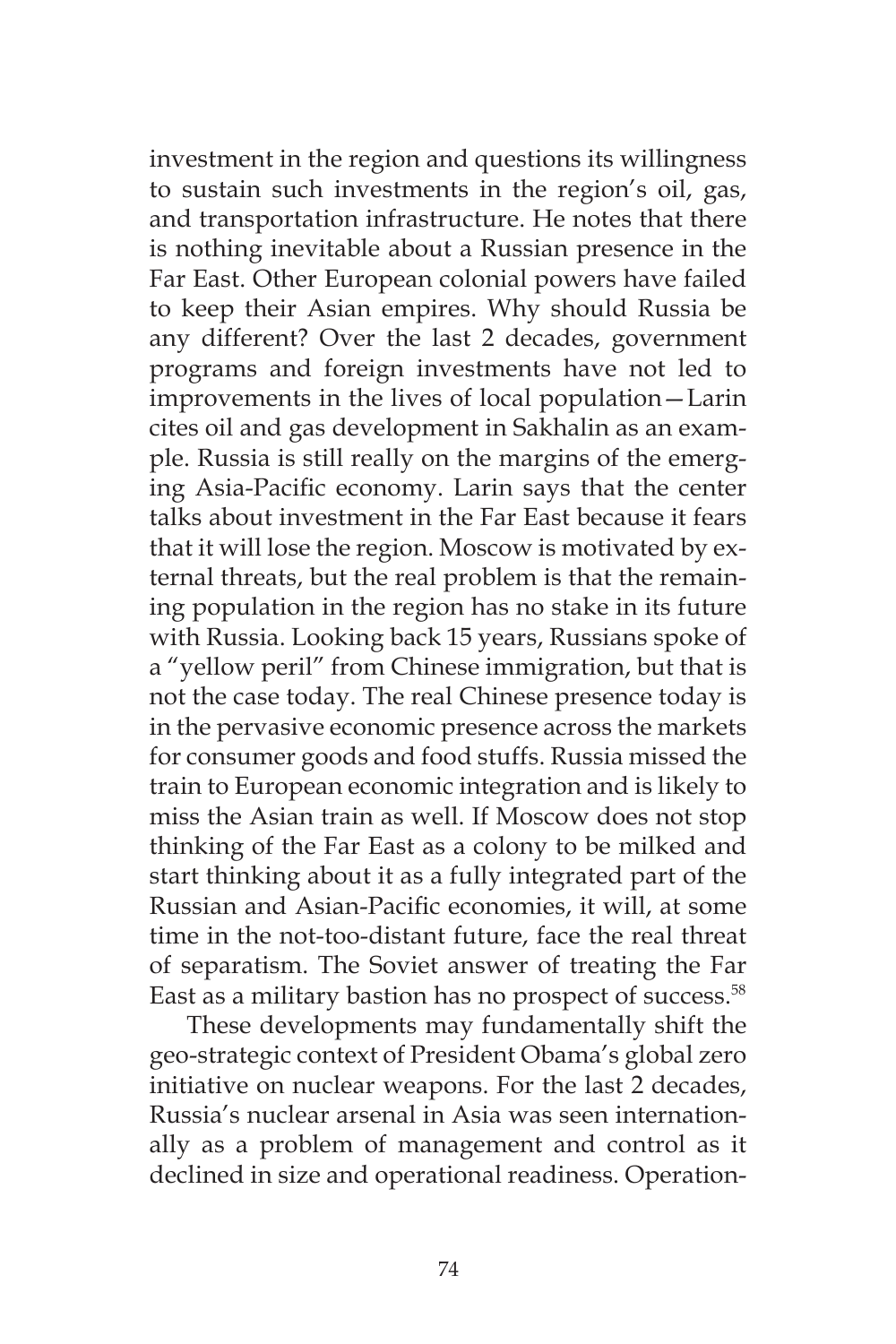ally, even in its reduced capacity, this arsenal was for Russia the only military option open in case of attack in a region effectively denuded of conventional military power. China's relative military inferiority made that prospect remote. Both Moscow and Beijing could look to strategic partnership without the prospect of an emerging military threat. Chinese military modernization has in the last year changed that perception in Moscow. Now, with the emergence of a potential conventional threat from its former strategic partner, Russia is in the process of evaluating whether its reformed conventional forces might achieve a viable deterrence in case of attack from a modernized Chinese military. In the absence of such a capability, Russia will be forced to gamble even more on theater nuclear forces and be even less willing to consider reductions in its nonstrategic nuclear forces. In the context of an increasing military confrontation on the Korean peninsula and periodic tensions between Washington and Beijing over Taiwan, Russia's increased fears of China's growing power and its military response add one further complication to Eurasian security for all parties and make Asian nuclear force reductions an even more complex problem for Washington to manage.

#### **ENDNOTES - CHAPTER 2**

1. *The National Security Strategy of the United States*, Washington, DC: The White House, May 27, 2010, p. 44, available from *www.whitehouse.gov/sites/default/files/rss\_viewer/national\_security\_ strategy.pdf.*

2. Robert S. Norris and Hans S. Kristensen, "Russian Nuclear Forces, 2008," *Bulletin of the Atomic Scientists*, Vol. 64, No. 2, May-June 2008, pp. 54-57, 62.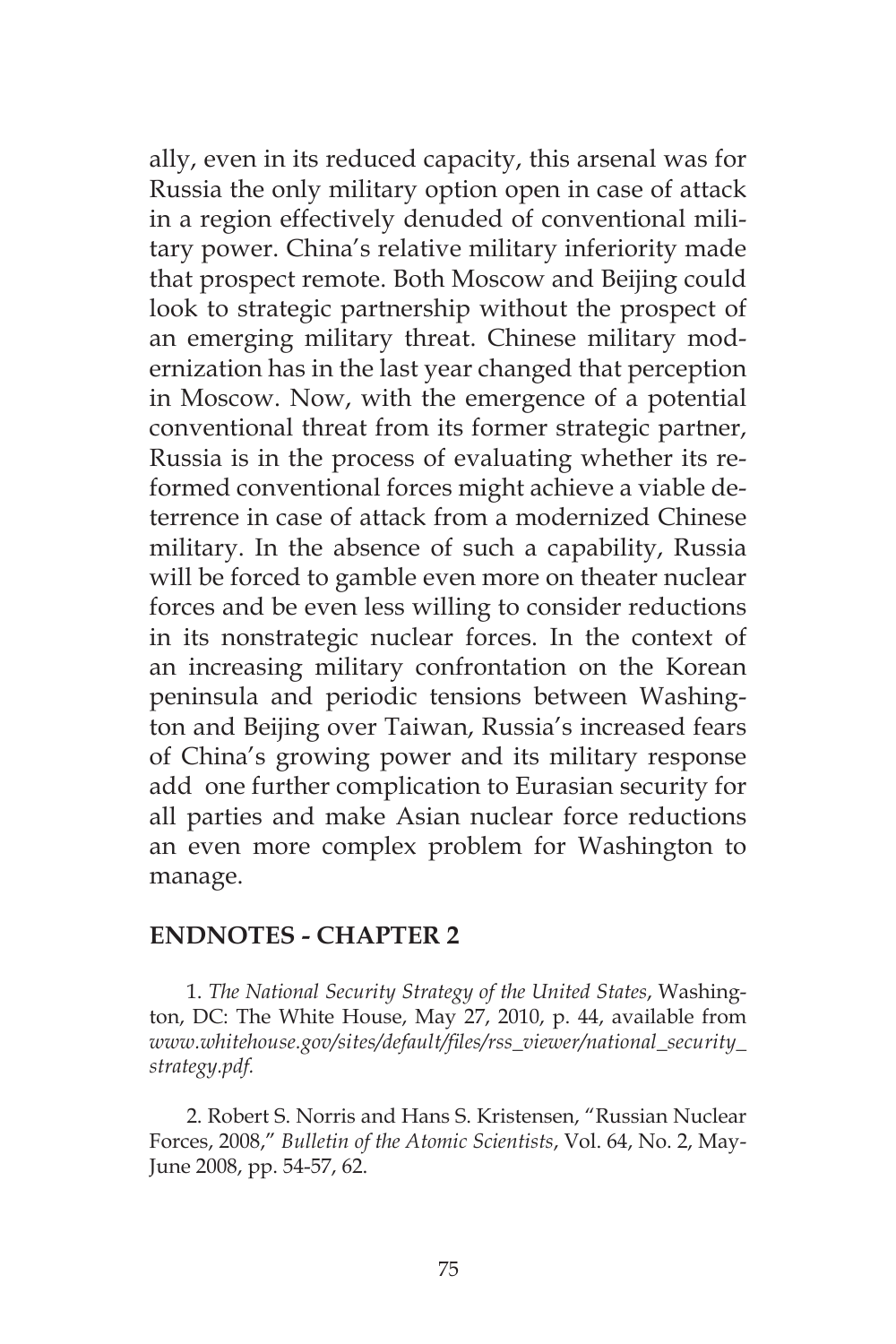3. Iurii Mikhailov, "Sistema ugroz bezopasnosti Rossiiskoi Federatsii in ee obespechenie" ("System Security Threats to the Russian Federation and its Software"), *Orientir* (*Landmark*), No. 5, May 2010, pp. 49-52.

4. On the facilities in these two okrugs, see the two chapters by Christina Chuen and Dmitry Kovchegin in James Clay Moltz, Vladimir A. Orlov, and Adam M. Stulberg, eds., *Preventing Nuclear Meltdown: Managing Decentralization of Russia's Nuclear Complex,* Aldershot, United Kingdom (UK), and Burlington, VT: Ashgate, 2004, pp. 105-134, 184-210.

5. Aleksandr Khramchikhin, "Neadekvatnyi vostok" ("Inadequate East"), *Nezavisimoe voennoe obozrenie* (*Independent Military Review),* July 27, 2010.

6. "The Quantity of Military Districts in Russia Will Be Reduced from Six to Four by December 1 and Operational Strategic Commands Will Be Formed," *Defense & Security Analysis,* May 31, 2010.

7. Jacob W. Kipp, "Russian Non-strategic Nuclear Weapons," *Military Review*, Vol. 81, No. 3, May-June 2001, pp. 27-38.

8. Aleksei Nikolsky, "Assessment of the East," *Vedomosti* (*Knowledge),* March 9, 2010, p. 2. On the "New Look" as a gamble on advanced technology and network-centric warfare, see Aleksandr Kondrat'ev, "Stavka na 'voiny budushchego" ("Bet on the War of the Future"), *Nezvasimoe voennoe obozrenie* (*Independent Military Review),* June 27, 2008.

9. *Ibid*.

10. Gennadii Miranovich, "Vostochnyi vektor" ("Eastern Vector"), *Krasnaia zvezda (Red Star),* March 3, 2010.

11. Makhmut Gareev, "Opyt pobeditelei v Velikoi voine ne mozhet ustaret" ("The Experience of the Winners of the Great War Cannot Be Obsolete"), *Nezavisimoe voennoe obozrenie (Independent Military Review),* March 9, 2010.

12. *Ibid*.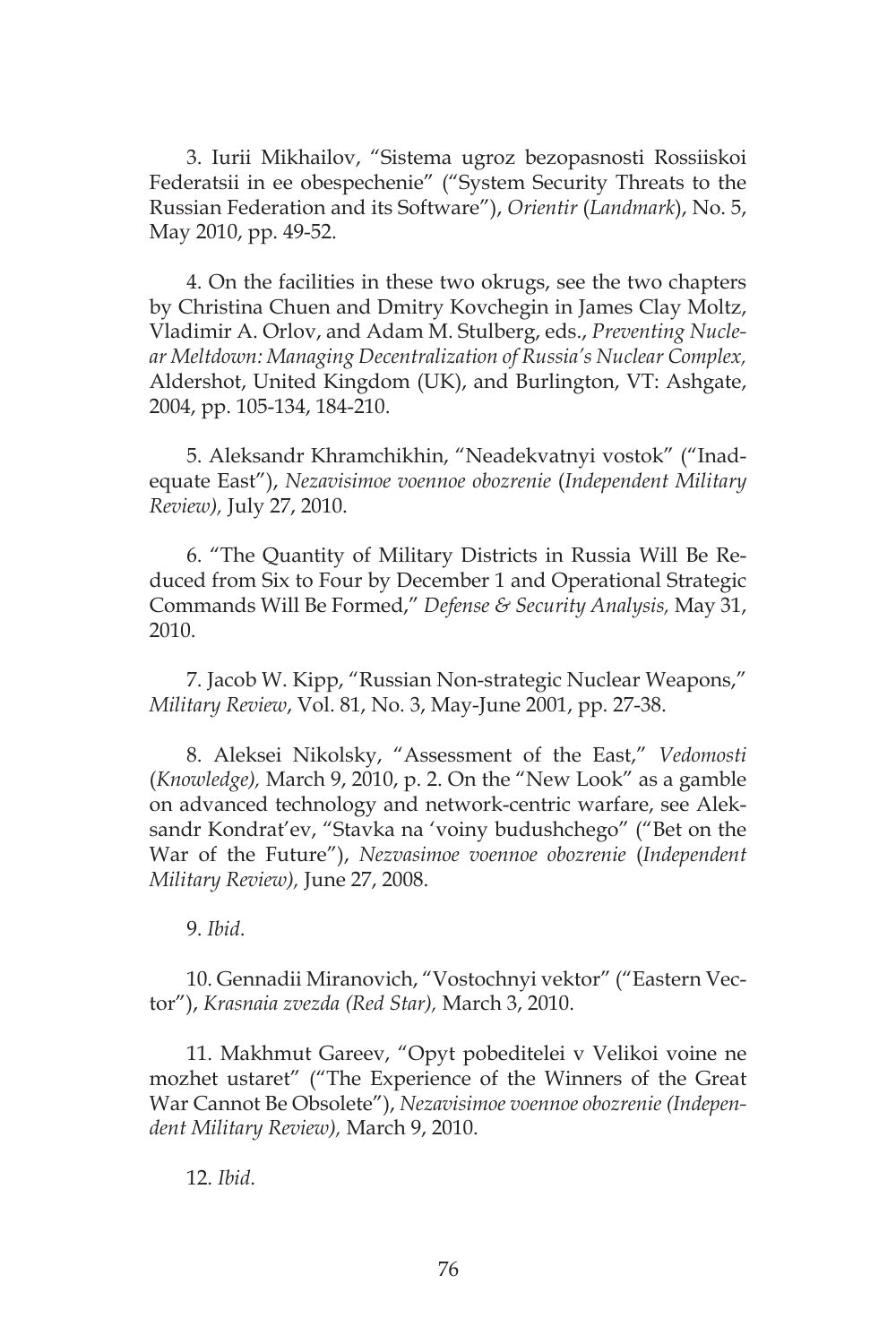13. *Ibid*.

14. Alesksei Nikolsky, "Otsenku dast 'Vostok'" ("Assessment of the East"), *Vedomosti* (*Knowledge),* March 9, 2010.

15. Dmitri Litovkin, "Ucheniia popali v seti" ("The Teachings Come from the Network"), *Izvestiia* (*News*), September 28, 2009.

16. A. Kondrat'ev, "Nekotorye osobennosti realizatsii kontseptsii 'setetsentricheskaia voina' v vooruzhennykh silakh KNR" ("Some Features of the Concept of 'Network-centric Warefare' in the Armed Forces of China"), *Zarubezhnoe voennoe obozrenie (Foreign Military Review),* No. 3, March 2010, pp. 11-17.

17. "Ucheniya" (Exercises), *Zarubezhnoe voennoe obozrenie (Foreign Military Review)*, No. 8, July 31, 2009; and Aleksandr Khramchikhin, "Starye osnovy novoi doktriny" ("The Old Foundations of a New Doctrine"), *Voyenno-Promyshlennyy Kuryer (Military-Industrial Courier),* Bo. 6, February 17, 2010, p. 5.

18. Aleksandr Khramchikhin, "Milliony soldat plius sovremennoe vooruzhenie" ("Millions of Soldiers, plus Modern Weapons"), *Nezavisimoe voennoe obozrenie (Independent Military Review)*, October 9, 2009.

19. "Novosti" ("News"), *VPK-Voennopromyshlennyi kurer* (*Military Industrial Courier*), Vol. 3, March 3, 2010.

20. "Russia Strengthens the Border with China," *Argumenty nedeli (Arguments of the Week),* March 4-10, 2010.

21. Prezident Rossii, *Voennaia doktrina Rossiiskoi Federatsi (Military Doctrine of the Russian Federation)*, February 5, 2010.

22. Vladimir Mokhov, "Osnovy natsional'noi bezopashosti" ("Fundamentals of National Security"), *Kasnaia zvezda (Red Star)*, February 6, 2010.

23. V. I. Slipchnko, *Voina budushchego (The War of the Future)*, Moscow, Russia: Izdetl'skii sentr nauchnykh i uchebnykh programm (Publishing Center of Scientific and Educational Programs), 1999; and V. I. Slipchenko, *Beskontaktnye voiny (Contactless*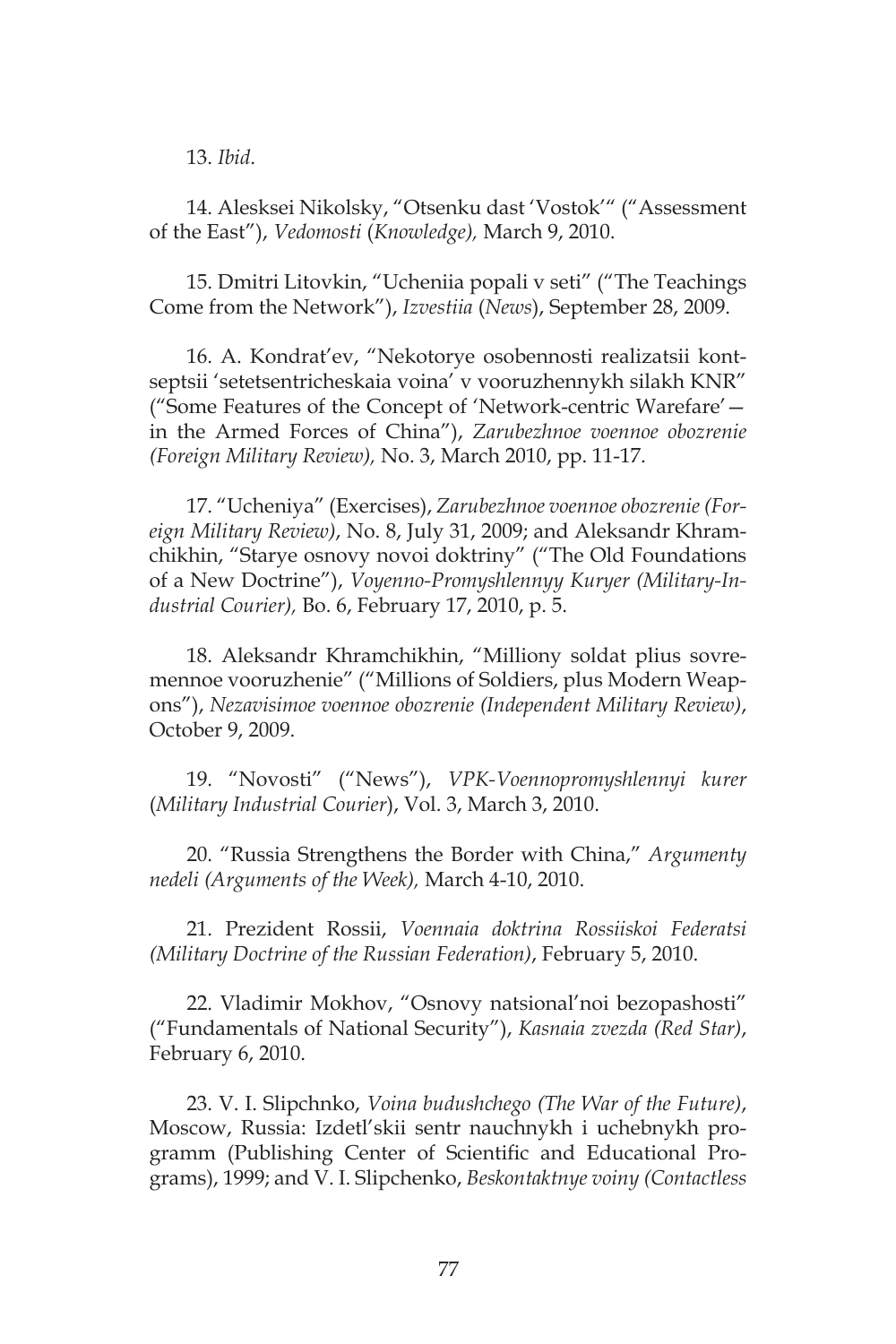*War),* Moscow, Russia: Gran-Press, 2001. On the debate between Slipchenko and Makhmut Gareev over the prospects of "no-contact war" vs. mass mobilization advanced conventional war with ground forces, see Makhut Gareev and Vladimir Slipchenko, *Future War,* Ft. Leavenworth, KS: Foreign Military Studies Office, 2007.

24. Aleksandr Khramchikhin, "Illiuziia iadernogo sderzhivaniia" ("Illusion of Nuclear Deterrence"), *VPK Voenno-promyshlennyi kur'er (VPK Military-Industrial Courier)*, Vol. 24, March 24, 2010.

25. Christopher Shulgan, *The Soviet Ambassador: The Making of the Radical Behind Perestroika*, London, UK: McClelland and Stewart, 2008.

26. Jacob W. Kipp. "Perestroyka and Poryadok [Order]: Alternative Futures and Their Impact on the Soviet Military," *Military Review*, No. 12, December 1989, pp. 2-16.

27. George L. Rueckert, *Global Double Zero: The INF Treaty From Its Origins to Implementation*, Westport, CT: Greenwood Press, 1993; John Borawski, *From the Atlantic to the Urals: Negotiating Arms Control at the Stockholm Conference,* Washington, DC: Pergamon-Brassey International Defense Publishers, 1988; Ivo H. Daalder, *The CFE Treaty: An Overview and an Assessment,* Washington, DC: The Johns Hopkins Foreign Policy Institute, 1991; and Michael R. Beschloss and Strobe Talbott, *At the Highest Levels: The Inside Story of the End of the Cold War,* Boston, MA: Little, Brown, and Company, 1993.

28. V. Usol'tsev, "'Golubye molnii' i Rosssiiskie letchiki edut v Kitai"("'Blue Lightning' and Russian Pilots go to China"), *Krasnaia zvezda (Red Star)*, April 11, 1992.

29. R. Weitz, "The Shanghai Cooperation Organization: The Primakov Vision and Central Asian Realities," *Fletcher Forum of World Affairs,* Vol. 31, No. 1, 2007, pp. 103-118.

30. Marshall I. Goldman, *Petrostate: Putin, Power and the New Russia,* New York: Oxford University Press, 2008.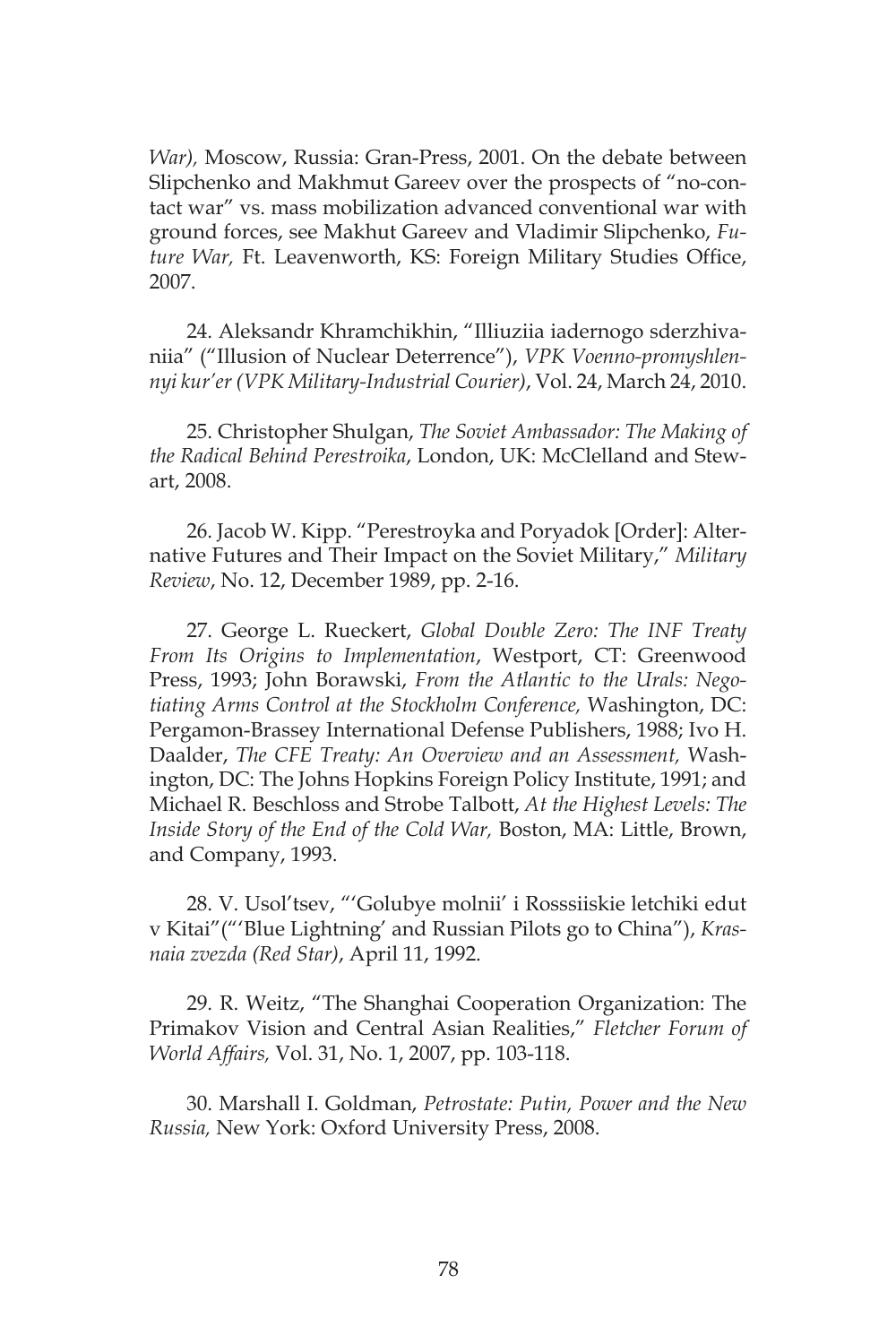31. Roy Allison and Lena Jonson, eds., *Central Asian Security,* London, UK: Royal Institute of International Affairs, 2001.

32. "Shanghai Cooperation Organization Charter*," China Daily*, June 12, 2006, available from *www.chinadaily.com.cn/ china/2006-06/12/content\_614628.htm*.

33. Feroz Hassan Khan, "The New Great Game in Central Asia/South Asia: Continuity and Change," in Charles Hawkins and Robert L. Love, eds., *The New Great Game: Chinese Views on Central Asia,* Ft. Leavenworth, KS: Foreign Military Studies Office, 2006, pp. 1-16.

34. W. Bruce Lincoln, *The Conquest of a Continent: Siberia and the Russians,* Ithaca, NY: Cornell University Press, 2007, pp. 33-154.

35. Jacob W. Kipp, "Russian Naval Reformers and Imperial Expansion, 1856-1863,"*Soviet Armed Forces Review Annual*, Vol. I, 1977, pp. 118-139.

36. Lincoln, *The Conquest of a Continent*, pp. 155-366.

37. *Ibid*., pp. 367-399.

38. *Ibid*., p. 400.

39. G. A. Ziuganov, "Rasprava vo Vladivostoke ne dolzhena ostat'sia beznakazannoi" ("The Massacre in Vladivostok Must Not Go Unpunished"), *Pravda,* December 15, 2008.

40. Sergei Blagov, "Russia Hails Border Deal with China Despite Criticism," *Eurasian Daily Monitor*, Vol. 2, No. 102, May 25, 2005, available from *www.jamestown.org/single/?no\_cache=1&tx\_ ttnews%5Btt\_news%5D=30445*.

41. Jeanne L. Wilson, *Strategic Partners: Russian-Chinese Relations in the Post-Soviet Era*, Armonk, NY: M. E. Sharpe, 2004, pp. 126-127.

42. This process has been addressed in the work of Christina Chuan, "Nuclear Issues in the Far Eastern Federal Okrug," in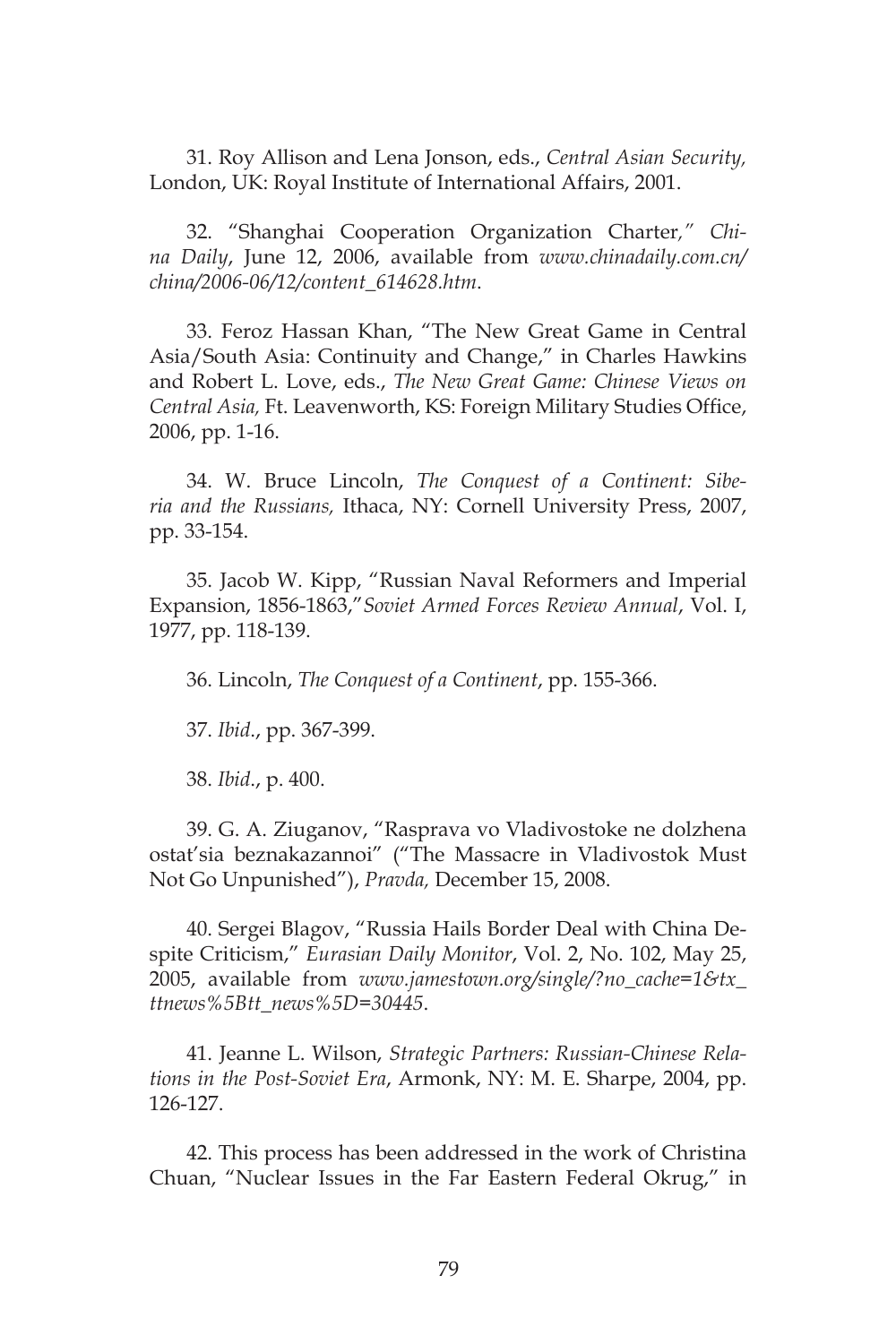James Clay Molts, Vladimir A. Olav, and Adam M. Stolberg, eds*., Preventing Nuclear Meltdown: Managing Decentralization of Russia's Nuclear Complex,* Aldershot, UK, and Burlington, VT: Ashgate, 2004, pp. 105-134.

43. Vladimir Pylaev, "Spasitel'nyi Kitai?" ("Saving China"), *Orientir* (*Landmark),* No. 3, March 2009, pp. 8-11.

44. "Far East Looks to China for Investment," *The Russian Journal*, October 10, 2003, available from *www.russiajournal.com/ node/16455*.

45. Pylaev, pp. 8-11.

46. Aleksandr Khramchikhin, "Blizhaishii sosed—budushchaia voennaia sverkhderzhava" ("Next door Neighbor—A Future Military Superpower"), *Nezavisimoe voennoe obozrenie (Independent Military Review)*, March 27, 2009.

47. Konstantin Preobrazhensky, "Through Russia With Kim Jong Il," *North Korean Review*, Vol. 1, No. 1, February 29, 2004, available from *www.jamestown.org/single/?no\_cache=1&tx\_ ttnews%5Btt\_news%5D=26321*.

48. Alexander Vorontsov, "Current Russia-North Korea Relations: Challenges and Achievements," Washington, DC: The Brookings Institution, February 2007, available from *www.brookings.edu/papers/2007/02northkorea\_vorontsov.aspx*.

49. "Russian Specialists Arrive in S. Korea to Probe Warship Sinking," *RIA Novosti*, May 31, 2010; "Russia, N. Korea to Continue Consultations to Settle Inter-Korean Conflict, *RIA Novosti*, May 28, 2010; and "Russia, South Korea to Discuss Cheonan Issue Thursday," *RIA Novosti*, June 2, 2010.

50. Aleksandr Khramchikhin, "Podopleka Koreisko-Koreiskogo konflikta" ("Background of the Korea Conflict"), *VPK Voennopromyshlennyi kur'e (VPK Military-Industrial Courier),* June 9, 2010.

51. Ronald D. Asmus, *A Little War that Shook the World: Georgia, Russia, and the Future of the West*, New York: Palgrave Macmillan, 2010.